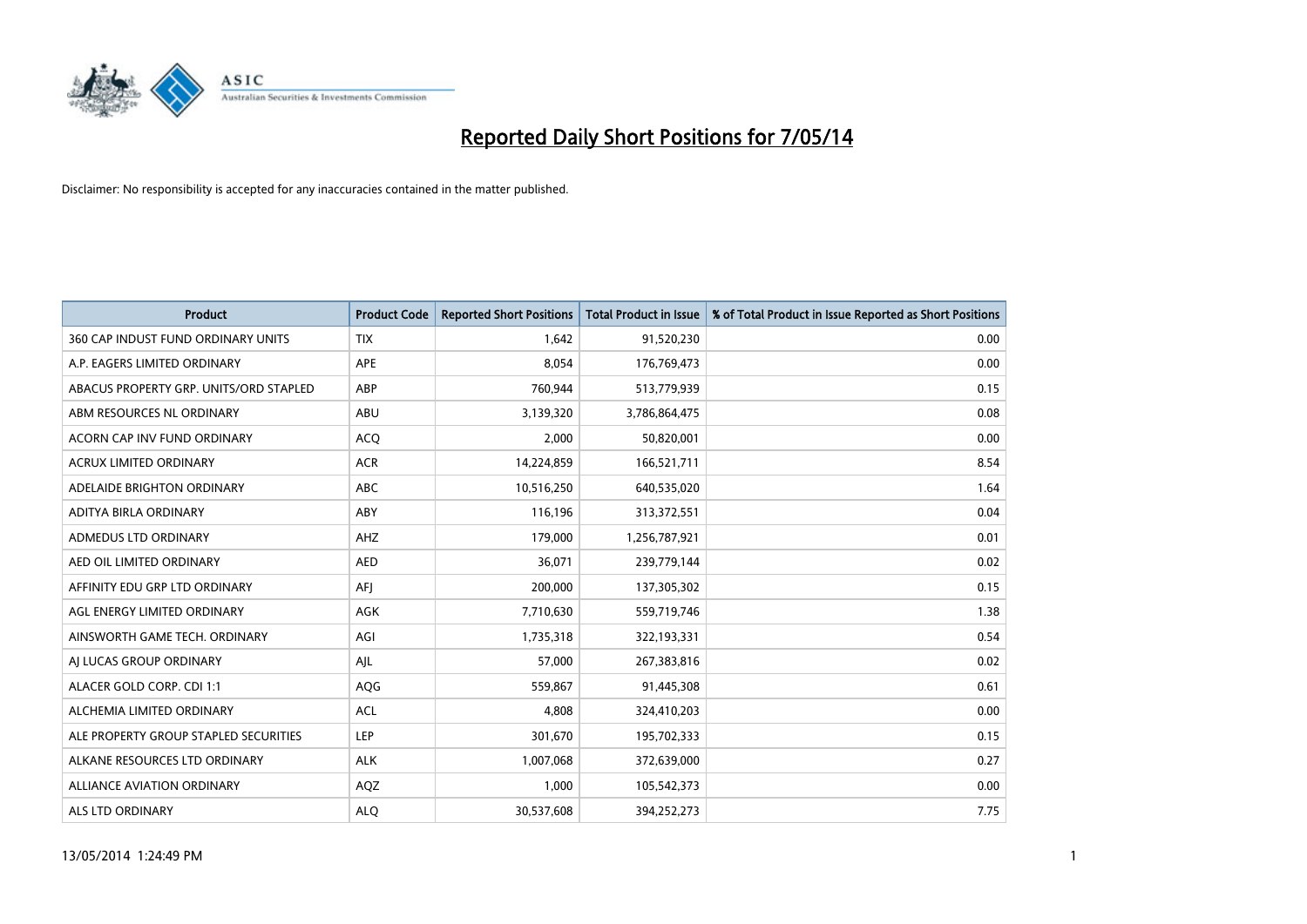

| <b>Product</b>                          | <b>Product Code</b> | <b>Reported Short Positions</b> | <b>Total Product in Issue</b> | % of Total Product in Issue Reported as Short Positions |
|-----------------------------------------|---------------------|---------------------------------|-------------------------------|---------------------------------------------------------|
| ALTIUM LIMITED ORDINARY                 | <b>ALU</b>          | 65,606                          | 113,113,512                   | 0.06                                                    |
| ALTONA MINING LTD ORDINARY              | <b>AOH</b>          | 229,045                         | 532,234,704                   | 0.04                                                    |
| ALUMINA LIMITED ORDINARY                | <b>AWC</b>          | 77,802,017                      | 2,806,225,615                 | 2.77                                                    |
| AMCOM TELECOMM. ORDINARY                | <b>AMM</b>          | 1,129,570                       | 245,322,894                   | 0.46                                                    |
| AMCOR LIMITED ORDINARY                  | AMC                 | 3,495,301                       | 1,206,684,923                 | 0.29                                                    |
| AMP CAPITAL CHINA ORDINARY UNITS        | AGF                 | 10,042,208                      | 374,593,484                   | 2.68                                                    |
| AMP LIMITED ORDINARY                    | AMP                 | 42,334,317                      | 2,957,737,964                 | 1.43                                                    |
| ANSELL LIMITED ORDINARY                 | <b>ANN</b>          | 4,697,982                       | 152,937,881                   | 3.07                                                    |
| ANTARES ENERGY LTD ORDINARY             | AZZ                 | 721,275                         | 255,000,000                   | 0.28                                                    |
| ANZ BANKING GRP LTD ORDINARY            | ANZ                 | 9,449,942                       | 2,744,118,670                 | 0.34                                                    |
| APA GROUP STAPLED SECURITIES            | APA                 | 21,782,995                      | 835,750,807                   | 2.61                                                    |
| APN NEWS & MEDIA ORDINARY               | <b>APN</b>          | 717,146                         | 1,029,041,356                 | 0.07                                                    |
| AQUARIUS PLATINUM. ORDINARY             | <b>AQP</b>          | 10,142,227                      | 488,103,453                   | 2.08                                                    |
| AQUARIUS PLATINUM. RIGHTS 07-MAY-14     | <b>AQPR</b>         | 1,068,250                       | 976,206,906                   | 0.11                                                    |
| AQUILA RESOURCES ORDINARY               | <b>AQA</b>          | 7,484,032                       | 411,804,442                   | 1.82                                                    |
| ARAFURA RESOURCE LTD ORDINARY           | ARU                 | $\overline{2}$                  | 441,270,644                   | 0.00                                                    |
| ARB CORPORATION ORDINARY                | <b>ARP</b>          | 1,549,560                       | 72,493,302                    | 2.14                                                    |
| ARDENT LEISURE GROUP STAPLED SECURITIES | AAD                 | 3,663,370                       | 405,055,708                   | 0.90                                                    |
| ARENA REIT. ORDINARY UNITS              | ARF                 | 33,164                          | 211,495,653                   | 0.02                                                    |
| ARISTOCRAT LEISURE ORDINARY             | ALL                 | 8,039,812                       | 551,418,047                   | 1.46                                                    |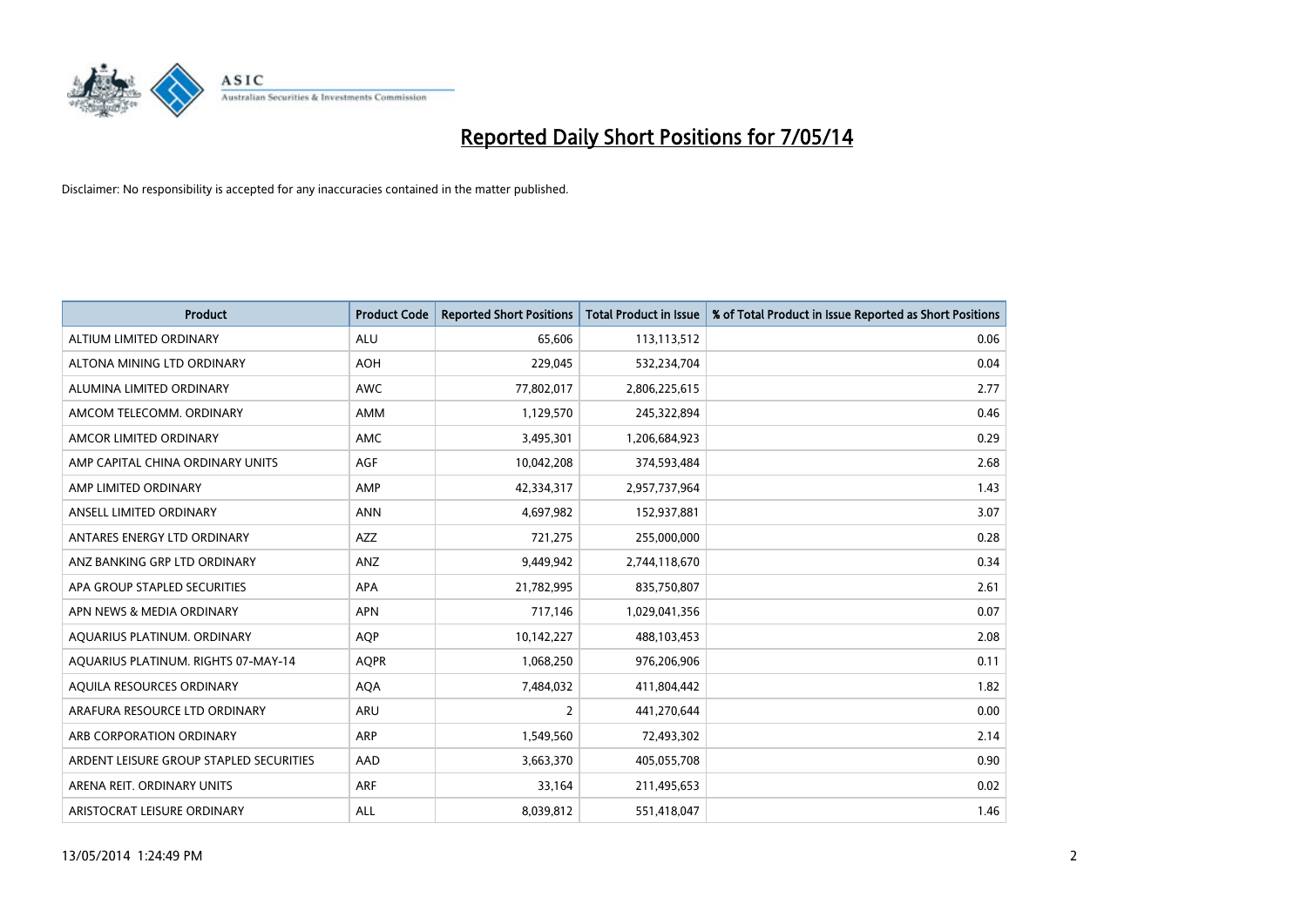

| <b>Product</b>                            | <b>Product Code</b> | <b>Reported Short Positions</b> | <b>Total Product in Issue</b> | % of Total Product in Issue Reported as Short Positions |
|-------------------------------------------|---------------------|---------------------------------|-------------------------------|---------------------------------------------------------|
| <b>ARRIUM LTD ORDINARY</b>                | ARI                 | 31,444,011                      | 1,366,183,142                 | 2.30                                                    |
| ASCIANO LIMITED ORDINARY                  | <b>AIO</b>          | 9,443,510                       | 975,385,664                   | 0.97                                                    |
| ASG GROUP LIMITED ORDINARY                | ASZ                 | 568,838                         | 206,720,839                   | 0.28                                                    |
| ASPEN GROUP ORD/UNITS STAPLED             | <b>APZ</b>          | 33,704                          | 119,946,366                   | 0.03                                                    |
| ASTRO JAP PROP GROUP STAPLED US PROHIBIT. | AJA                 | 50,892                          | 67,211,752                    | 0.08                                                    |
| ASX LIMITED ORDINARY                      | ASX                 | 4,801,410                       | 193,595,162                   | 2.48                                                    |
| ATLAS IRON LIMITED ORDINARY               | <b>AGO</b>          | 105,476,972                     | 915,496,158                   | 11.52                                                   |
| AUCKLAND INTERNATION ORDINARY             | AIA                 | 148,508                         | 1,190,484,097                 | 0.01                                                    |
| AURIZON HOLDINGS LTD ORDINARY             | AZJ                 | 54,122,068                      | 2,137,284,503                 | 2.53                                                    |
| <b>AURORA OIL &amp; GAS ORDINARY</b>      | <b>AUT</b>          | 1,241,750                       | 448,785,778                   | 0.28                                                    |
| AUSDRILL LIMITED ORDINARY                 | ASL                 | 28,001,845                      | 312,277,224                   | 8.97                                                    |
| AUSENCO LIMITED ORDINARY                  | AAX                 | 4,284,062                       | 168,449,799                   | 2.54                                                    |
| AUSTAL LIMITED ORDINARY                   | ASB                 | 310,668                         | 346,379,377                   | 0.09                                                    |
| AUSTBROKERS HOLDINGS ORDINARY             | <b>AUB</b>          | 5,434                           | 59,955,596                    | 0.01                                                    |
| AUSTIN ENGINEERING ORDINARY               | ANG                 | 1,004,353                       | 84,274,004                    | 1.19                                                    |
| AUSTRALAND PROPERTY STAPLED SECURITY      | <b>ALZ</b>          | 653,224                         | 578,984,528                   | 0.11                                                    |
| AUSTRALIAN AGRICULT, ORDINARY             | AAC                 | 3,091,395                       | 532,442,368                   | 0.58                                                    |
| AUSTRALIAN EDUCATION UNITS                | <b>AEU</b>          | 13                              | 205,069,661                   | 0.00                                                    |
| AUSTRALIAN INFR LTD ORDINARY              | <b>AIX</b>          | 14,364                          | 620,733,944                   | 0.00                                                    |
| AUSTRALIAN PHARM. ORDINARY                | API                 | 11,325,184                      | 488,115,883                   | 2.32                                                    |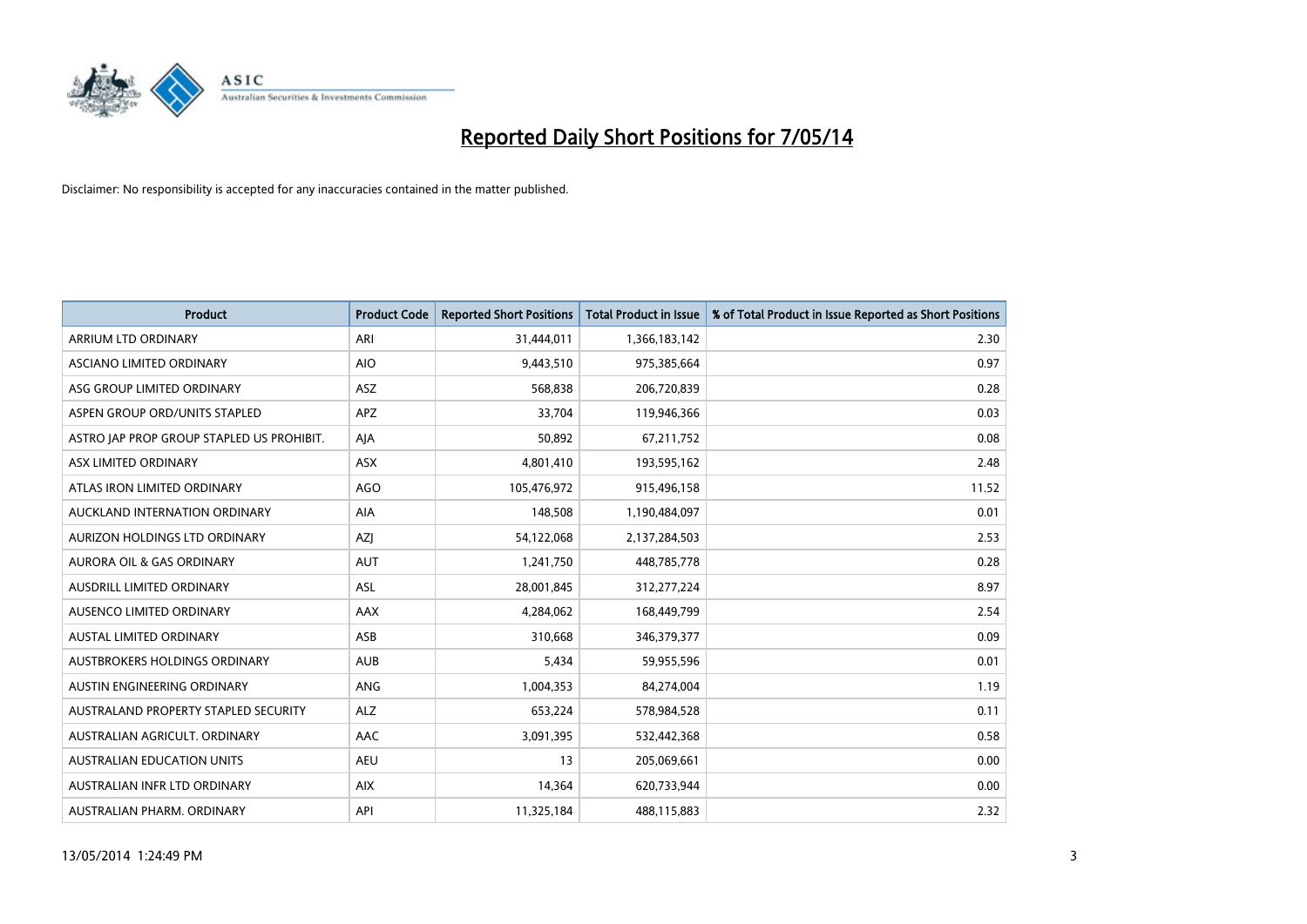

| <b>Product</b>                       | <b>Product Code</b> | <b>Reported Short Positions</b> | <b>Total Product in Issue</b> | % of Total Product in Issue Reported as Short Positions |
|--------------------------------------|---------------------|---------------------------------|-------------------------------|---------------------------------------------------------|
| AUTOMOTIVE HOLDINGS ORDINARY         | AHE                 | 379,391                         | 297,828,966                   | 0.13                                                    |
| AVEO GROUP STAPLED SECURITIES        | AOG                 | 11,750,092                      | 500,111,460                   | 2.35                                                    |
| AWE LIMITED ORDINARY                 | AWE                 | 398,480                         | 522,696,385                   | 0.08                                                    |
| AZONTO PET LTD ORDINARY              | APY                 | 1                               | 1,158,625,100                 | 0.00                                                    |
| AZUMAH RESOURCES ORDINARY            | <b>AZM</b>          | 1                               | 356,189,096                   | 0.00                                                    |
| <b>BANDANNA ENERGY ORDINARY</b>      | <b>BND</b>          | 26,682,983                      | 528,481,199                   | 5.05                                                    |
| BANK OF QUEENSLAND. ORDINARY         | <b>BOO</b>          | 4,373,668                       | 339,560,605                   | 1.29                                                    |
| <b>BANNERMAN RESOURCES ORDINARY</b>  | <b>BMN</b>          | 47                              | 324,938,790                   | 0.00                                                    |
| <b>BASE RES LIMITED ORDINARY</b>     | <b>BSE</b>          | 5,536,230                       | 561,840,029                   | 0.99                                                    |
| <b>BATHURST RES LTD. ORDINARY</b>    | <b>BRL</b>          | 11,316,449                      | 944,931,961                   | 1.20                                                    |
| BC IRON LIMITED ORDINARY             | <b>BCI</b>          | 1,978,275                       | 124,028,630                   | 1.60                                                    |
| BEACH ENERGY LIMITED ORDINARY        | <b>BPT</b>          | 19,819,546                      | 1,289,629,060                 | 1.54                                                    |
| BEADELL RESOURCE LTD ORDINARY        | <b>BDR</b>          | 35,995,676                      | 790,777,280                   | 4.55                                                    |
| <b>BEGA CHEESE LTD ORDINARY</b>      | <b>BGA</b>          | 549,124                         | 152,245,802                   | 0.36                                                    |
| BENDIGO AND ADELAIDE ORDINARY        | <b>BEN</b>          | 13,717,768                      | 412,695,400                   | 3.32                                                    |
| BENITEC BIOPHARMA ORDINARY           | <b>BLT</b>          | 819                             | 114,898,793                   | 0.00                                                    |
| BENTHAM IMF LTD ORDINARY             | IMF                 | 4,450,336                       | 165,370,269                   | 2.69                                                    |
| BETASHARES ASX RES ETF UNITS         | <b>ORE</b>          | 517,432                         | 3,022,150                     | 17.12                                                   |
| <b>BHP BILLITON LIMITED ORDINARY</b> | <b>BHP</b>          | 9,791,793                       | 3,211,691,105                 | 0.30                                                    |
| <b>BIGAIR GROUP LIMITED ORDINARY</b> | <b>BGL</b>          | 40,131                          | 172,872,340                   | 0.02                                                    |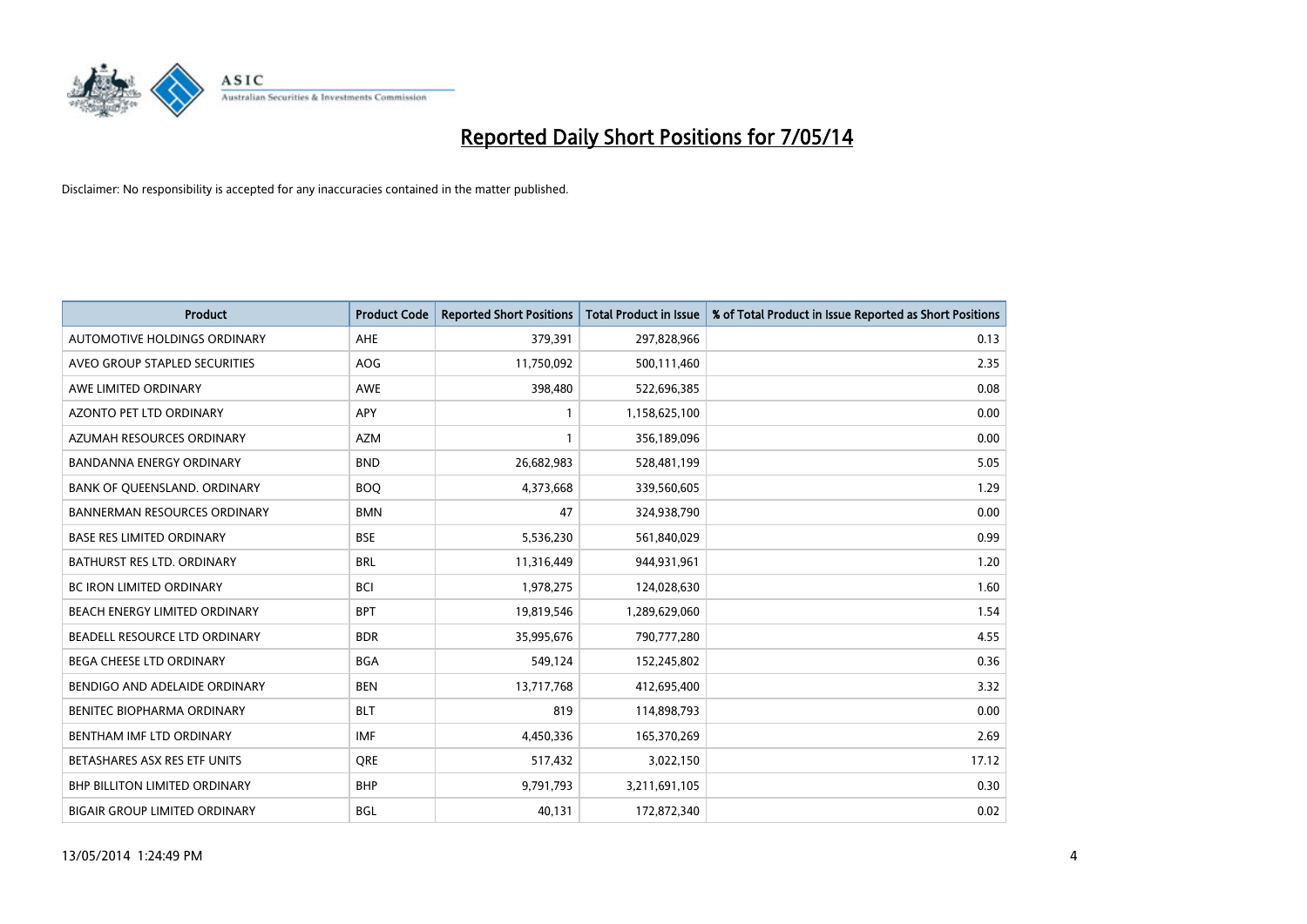

| <b>Product</b>                         | <b>Product Code</b> | <b>Reported Short Positions</b> | <b>Total Product in Issue</b> | % of Total Product in Issue Reported as Short Positions |
|----------------------------------------|---------------------|---------------------------------|-------------------------------|---------------------------------------------------------|
| <b>BILLABONG ORDINARY</b>              | <b>BBG</b>          | 12,041,733                      | 990,370,034                   | 1.22                                                    |
| <b>BIONOMICS LIMITED ORDINARY</b>      | <b>BNO</b>          | 120,931                         | 417,331,567                   | 0.03                                                    |
| BIRIMIAN GOLD LTD ORDINARY             | <b>BGS</b>          | 9,587,336                       | 864,981,654                   | 1.11                                                    |
| <b>BLACKMORES LIMITED ORDINARY</b>     | <b>BKL</b>          | 6,910                           | 17,113,392                    | 0.04                                                    |
| BLACKTHORN RESOURCES ORD US PROHIBITED | <b>BTR</b>          | 417,075                         | 164,285,950                   | 0.25                                                    |
| <b>BLUESCOPE STEEL LTD ORDINARY</b>    | <b>BSL</b>          | 6,479,632                       | 558,848,896                   | 1.16                                                    |
| <b>BOART LONGYEAR ORDINARY</b>         | <b>BLY</b>          | 44,786,460                      | 461,163,412                   | 9.71                                                    |
| <b>BORAL LIMITED, ORDINARY</b>         | <b>BLD</b>          | 22,480,192                      | 782,736,249                   | 2.87                                                    |
| <b>BRADKEN LIMITED ORDINARY</b>        | <b>BKN</b>          | 16,974,668                      | 171,027,249                   | 9.93                                                    |
| <b>BRAMBLES LIMITED ORDINARY</b>       | <b>BXB</b>          | 1,764,801                       | 1,562,894,583                 | 0.11                                                    |
| <b>BREVILLE GROUP LTD ORDINARY</b>     | <b>BRG</b>          | 2,126,205                       | 130,095,322                   | 1.63                                                    |
| <b>BRICKWORKS LIMITED ORDINARY</b>     | <b>BKW</b>          | 36,175                          | 148,038,996                   | 0.02                                                    |
| BROCKMAN MINING LTD ORDINARY           | <b>BCK</b>          | 36                              | 8,381,982,131                 | 0.00                                                    |
| BT INVESTMENT MNGMNT ORDINARY          | <b>BTT</b>          | 91,615                          | 282,727,073                   | 0.03                                                    |
| <b>BURU ENERGY ORDINARY</b>            | <b>BRU</b>          | 14,661,671                      | 298,505,530                   | 4.91                                                    |
| <b>BWP TRUST ORDINARY UNITS</b>        | <b>BWP</b>          | 8,385,641                       | 634,395,195                   | 1.32                                                    |
| <b>CABCHARGE AUSTRALIA ORDINARY</b>    | CAB                 | 8,898,408                       | 120,430,683                   | 7.39                                                    |
| CALIBRE GROUP LTD ORDINARY             | <b>CGH</b>          | 2,293                           | 333,200,148                   | 0.00                                                    |
| CALTEX AUSTRALIA ORDINARY              | <b>CTX</b>          | 1,186,318                       | 270,000,000                   | 0.44                                                    |
| CAPITOL HEALTH ORDINARY                | CAI                 | 296,363                         | 431,180,115                   | 0.07                                                    |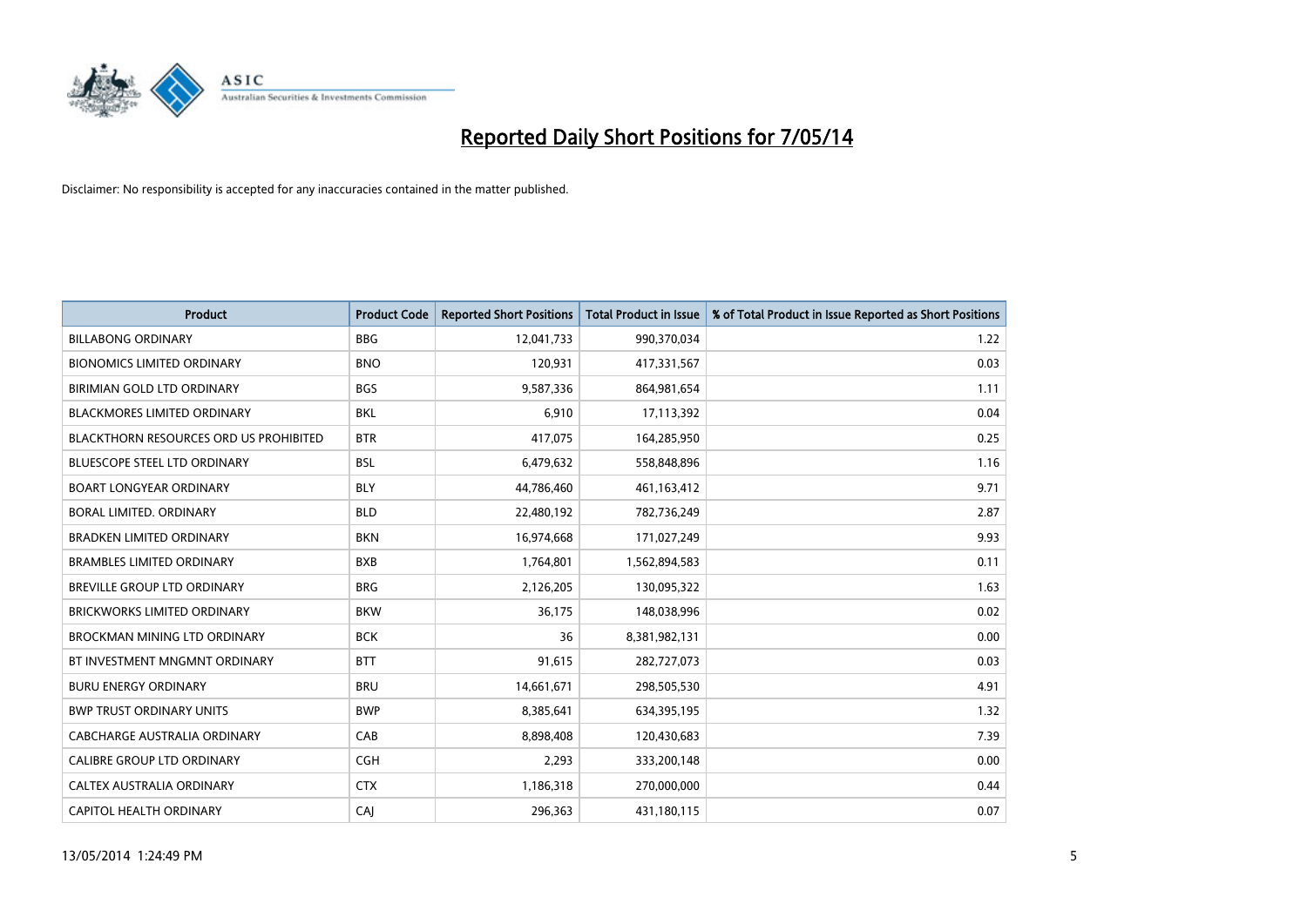

| <b>Product</b>                          | <b>Product Code</b> | <b>Reported Short Positions</b> | <b>Total Product in Issue</b> | % of Total Product in Issue Reported as Short Positions |
|-----------------------------------------|---------------------|---------------------------------|-------------------------------|---------------------------------------------------------|
| <b>CARBINE RESOURCES ORDINARY</b>       | <b>CRB</b>          | 20,000                          | 140,017,394                   | 0.01                                                    |
| CARDNO LIMITED ORDINARY                 | <b>CDD</b>          | 6,406,226                       | 162,376,730                   | 3.95                                                    |
| <b>CARINDALE PROPERTY UNIT</b>          | <b>CDP</b>          | 101                             | 70,000,000                    | 0.00                                                    |
| CARNARVON PETROLEUM ORDINARY            | <b>CVN</b>          | 734                             | 986,565,952                   | 0.00                                                    |
| CARSALES.COM LTD ORDINARY               | <b>CRZ</b>          | 7,281,957                       | 237,803,965                   | 3.06                                                    |
| <b>CASH CONVERTERS ORDINARY</b>         | CCV                 | 11,339,686                      | 428,886,124                   | 2.64                                                    |
| CEDAR WOODS PROP. ORDINARY              | <b>CWP</b>          | 19,554                          | 73,914,844                    | 0.03                                                    |
| CELL AQUACULTURE ORDINARY               | CAQ                 | 100,000                         | 374,115,356                   | 0.03                                                    |
| CENTRAL PETROLEUM ORDINARY              | <b>CTP</b>          | 513,953                         | 348,718,957                   | 0.15                                                    |
| CFS RETAIL TRUST GRP STAPLED SECURITIES | <b>CFX</b>          | 68,010,654                      | 3,018,050,810                 | 2.25                                                    |
| CHALLENGER DIV.PRO. STAPLED UNITS       | <b>CDI</b>          | 12,628                          | 214,101,013                   | 0.01                                                    |
| <b>CHALLENGER LIMITED ORDINARY</b>      | <b>CGF</b>          | 1,113,705                       | 530,862,585                   | 0.21                                                    |
| CHANDLER MACLEOD LTD ORDINARY           | <b>CMG</b>          | $\mathbf{1}$                    | 547,985,086                   | 0.00                                                    |
| CHARTER HALL GROUP STAPLED US PROHIBIT. | <b>CHC</b>          | 356,831                         | 347,925,558                   | 0.10                                                    |
| <b>CHARTER HALL RETAIL UNITS</b>        | CQR                 | 12,417,542                      | 369,040,750                   | 3.36                                                    |
| <b>CHORUS LIMITED ORDINARY</b>          | <b>CNU</b>          | 32,730                          | 396,369,767                   | 0.01                                                    |
| CITIGOLD CORP LTD ORDINARY              | <b>CTO</b>          | 153,427                         | 1,495,764,906                 | 0.01                                                    |
| COAL OF AFRICA LTD ORDINARY             | <b>CZA</b>          | 426                             | 1,048,368,613                 | 0.00                                                    |
| <b>COALSPUR MINES LTD ORDINARY</b>      | <b>CPL</b>          | 6,181,729                       | 641,394,435                   | 0.96                                                    |
| <b>COBAR CONSOLIDATED ORDINARY</b>      | CCU                 | 100,000                         | 329,715,353                   | 0.03                                                    |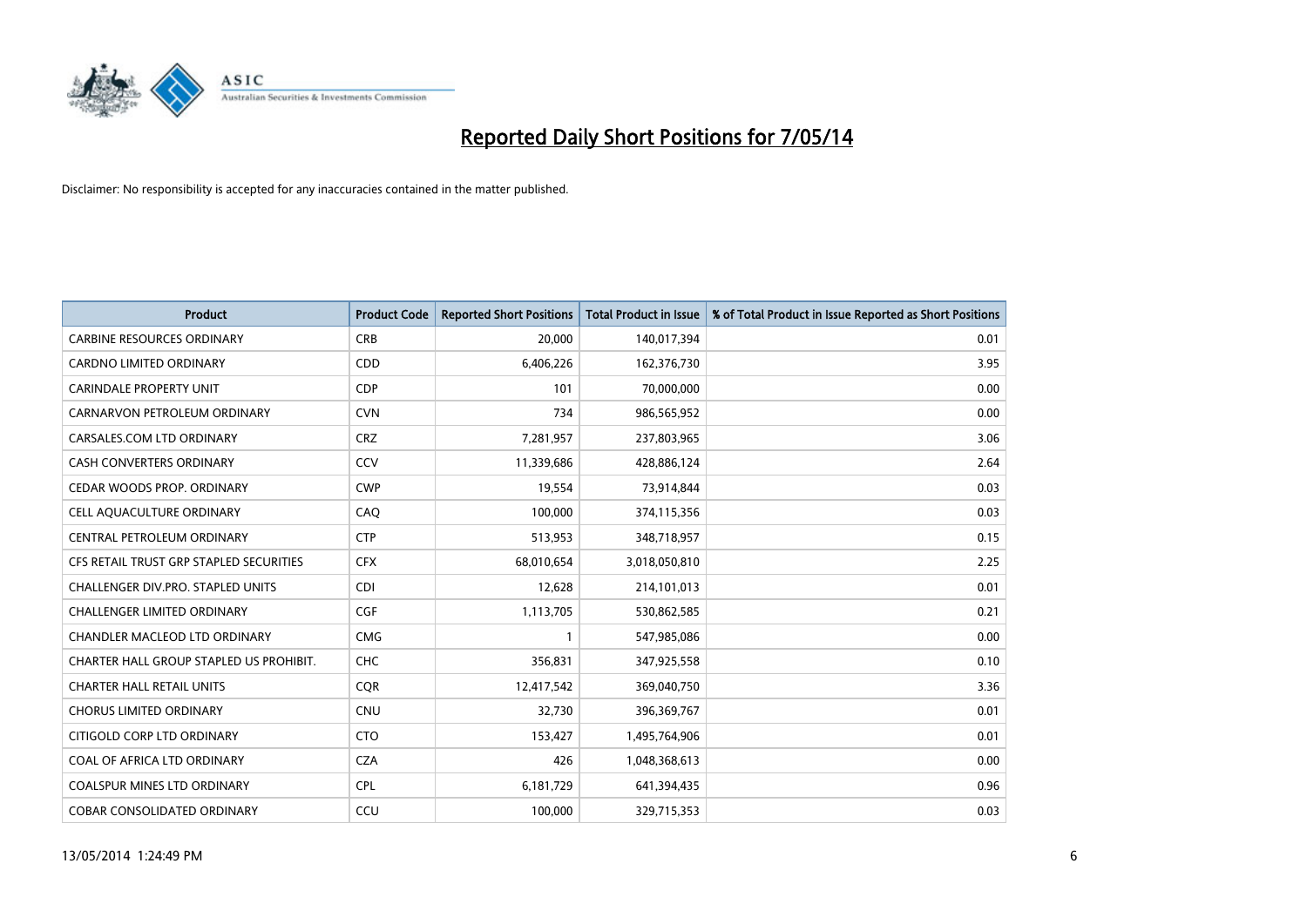

| <b>Product</b>                          | <b>Product Code</b> | <b>Reported Short Positions</b> | <b>Total Product in Issue</b> | % of Total Product in Issue Reported as Short Positions |
|-----------------------------------------|---------------------|---------------------------------|-------------------------------|---------------------------------------------------------|
| COCA-COLA AMATIL ORDINARY               | <b>CCL</b>          | 15,391,783                      | 763,590,249                   | 2.02                                                    |
| COCHLEAR LIMITED ORDINARY               | <b>COH</b>          | 9,677,677                       | 57,062,020                    | 16.96                                                   |
| <b>COCKATOO COAL ORDINARY</b>           | <b>COK</b>          | 167,987                         | 4,560,196,928                 | 0.00                                                    |
| <b>CODAN LIMITED ORDINARY</b>           | <b>CDA</b>          | 695,921                         | 176,969,924                   | 0.39                                                    |
| COFFEY INTERNATIONAL ORDINARY           | <b>COF</b>          | 1,917                           | 255,833,165                   | 0.00                                                    |
| <b>COLLECTION HOUSE ORDINARY</b>        | <b>CLH</b>          | 2,156,903                       | 129,717,785                   | 1.66                                                    |
| COMMONWEALTH BANK, ORDINARY             | <b>CBA</b>          | 8,614,420                       | 1,621,319,194                 | 0.53                                                    |
| <b>COMPASS RESOURCES ORDINARY</b>       | <b>CMR</b>          | 7,472                           | 1,403,744,100                 | 0.00                                                    |
| <b>COMPUTERSHARE LTD ORDINARY</b>       | <b>CPU</b>          | 11,352,666                      | 556,203,079                   | 2.04                                                    |
| <b>COOPER ENERGY LTD ORDINARY</b>       | <b>COE</b>          | 2,299                           | 329,235,509                   | 0.00                                                    |
| CORP TRAVEL LIMITED ORDINARY            | <b>CTD</b>          | 98,618                          | 89,890,762                    | 0.11                                                    |
| <b>COVER-MORE GRP LTD ORDINARY</b>      | <b>CVO</b>          | 2,892,383                       | 317,750,000                   | 0.91                                                    |
| <b>CREDIT CORP GROUP ORDINARY</b>       | <b>CCP</b>          | 348,798                         | 46,131,882                    | 0.76                                                    |
| <b>CROMWELL PROP STAPLED SECURITIES</b> | <b>CMW</b>          | 15,645,761                      | 1,724,697,156                 | 0.91                                                    |
| <b>CROWE HORWATH AUS ORDINARY</b>       | <b>CRH</b>          | 809,160                         | 273,005,429                   | 0.30                                                    |
| CROWN RESORTS LTD ORDINARY              | <b>CWN</b>          | 2,199,184                       | 728,394,185                   | 0.30                                                    |
| <b>CSG LIMITED ORDINARY</b>             | CSV                 | 164,602                         | 278,973,075                   | 0.06                                                    |
| <b>CSL LIMITED ORDINARY</b>             | <b>CSL</b>          | 793,539                         | 480,673,173                   | 0.17                                                    |
| <b>CSR LIMITED ORDINARY</b>             | <b>CSR</b>          | 13,839,264                      | 506,000,315                   | 2.74                                                    |
| <b>CUDECO LIMITED ORDINARY</b>          | CDU                 | 8,974,095                       | 234,583,408                   | 3.83                                                    |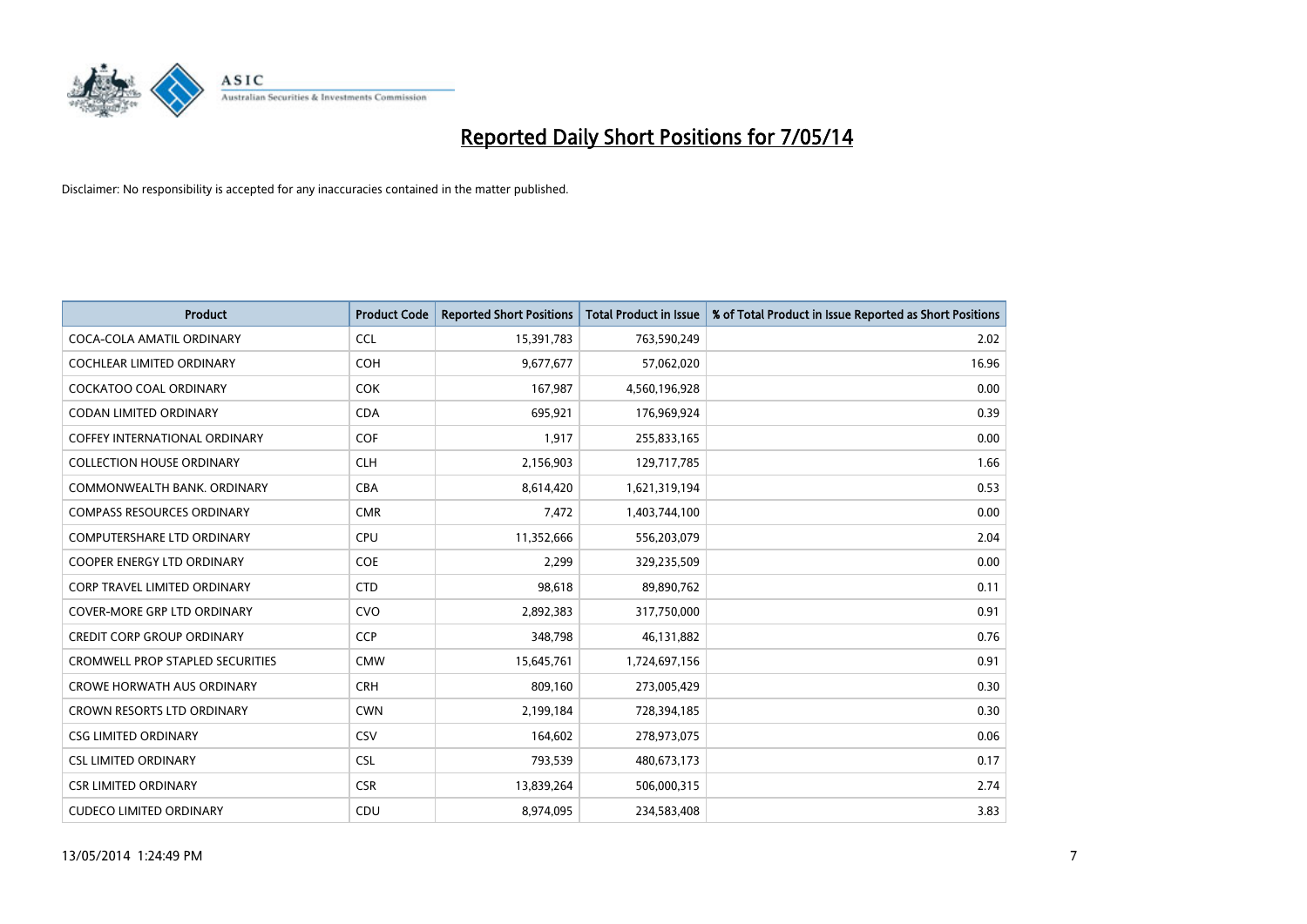

| <b>Product</b>                       | <b>Product Code</b> | <b>Reported Short Positions</b> | <b>Total Product in Issue</b> | % of Total Product in Issue Reported as Short Positions |
|--------------------------------------|---------------------|---------------------------------|-------------------------------|---------------------------------------------------------|
| DART ENERGY LTD ORDINARY             | <b>DTE</b>          | 4,512,618                       | 1,108,752,733                 | 0.41                                                    |
| DATA#3 LIMITED ORDINARY              | <b>DTL</b>          | 198,442                         | 153,974,950                   | 0.13                                                    |
| DAVID JONES LIMITED ORDINARY         | <b>DJS</b>          | 15,281,414                      | 537,137,845                   | 2.84                                                    |
| <b>DECMIL GROUP LIMITED ORDINARY</b> | <b>DCG</b>          | 1,739,299                       | 168,657,794                   | 1.03                                                    |
| DEEP YELLOW LIMITED ORDINARY         | <b>DYL</b>          | 840                             | 1,617,041,367                 | 0.00                                                    |
| DEXUS PROPERTY GROUP STAPLED UNITS   | <b>DXS</b>          | 10,985,419                      | 5,433,110,810                 | 0.20                                                    |
| DICK SMITH HLDGS ORDINARY            | <b>DSH</b>          | 14,339,429                      | 236,511,364                   | 6.06                                                    |
| DISCOVERY METALS LTD ORDINARY        | <b>DML</b>          | 1,891,610                       | 560,034,418                   | 0.34                                                    |
| DOMINO PIZZA ENTERPR ORDINARY        | <b>DMP</b>          | 1,881,469                       | 85,915,713                    | 2.19                                                    |
| DONACO INTERNATIONAL ORDINARY        | <b>DNA</b>          | 1,329,640                       | 430,516,312                   | 0.31                                                    |
| DOWNER EDI LIMITED ORDINARY          | <b>DOW</b>          | 15,012,456                      | 435,399,975                   | 3.45                                                    |
| DRAGON MINING LTD ORDINARY           | <b>DRA</b>          | 147                             | 88,840,613                    | 0.00                                                    |
| DRILLSEARCH ENERGY ORDINARY          | <b>DLS</b>          | 15,514,982                      | 432,965,895                   | 3.58                                                    |
| DUET GROUP STAPLED US PROHIBIT.      | <b>DUE</b>          | 13,038,373                      | 1,317,809,323                 | 0.99                                                    |
| DULUXGROUP LIMITED ORDINARY          | <b>DLX</b>          | 2,362,959                       | 381,093,950                   | 0.62                                                    |
| <b>DWS LTD ORDINARY</b>              | <b>DWS</b>          | 6,450                           | 132,362,763                   | 0.00                                                    |
| ECHO ENTERTAINMENT ORDINARY          | <b>EGP</b>          | 38,676,879                      | 825,672,730                   | 4.68                                                    |
| <b>ELDERS LIMITED ORDINARY</b>       | <b>ELD</b>          | 19,715,545                      | 455,013,329                   | 4.33                                                    |
| ELEMENTAL MINERALS ORDINARY          | <b>ELM</b>          | 170,287                         | 303,263,391                   | 0.06                                                    |
| <b>EMECO HOLDINGS ORDINARY</b>       | <b>EHL</b>          | 13,426,774                      | 599,675,707                   | 2.24                                                    |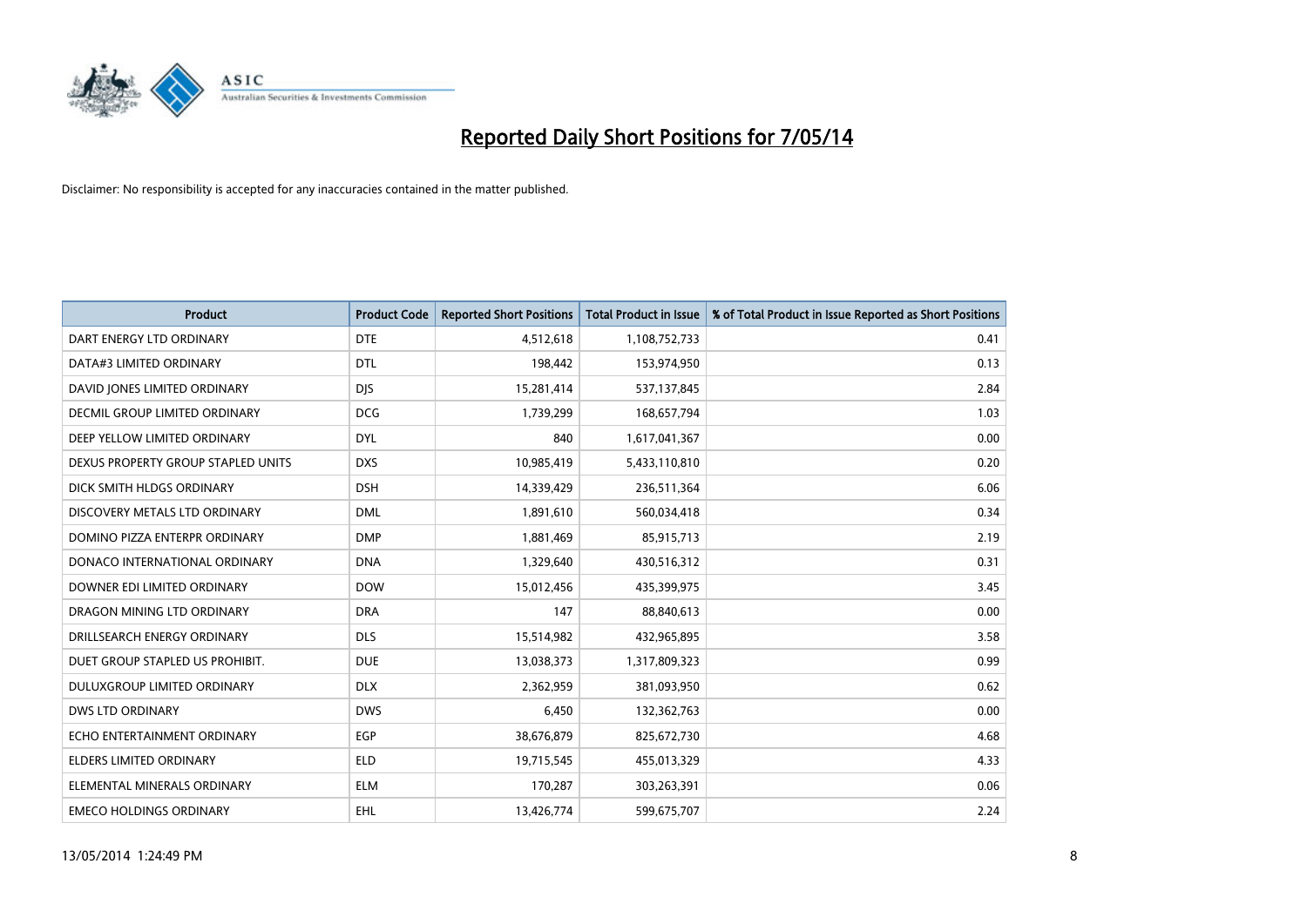

| <b>Product</b>                         | <b>Product Code</b> | <b>Reported Short Positions</b> | <b>Total Product in Issue</b> | % of Total Product in Issue Reported as Short Positions |
|----------------------------------------|---------------------|---------------------------------|-------------------------------|---------------------------------------------------------|
| <b>ENDEAVOUR MIN CORP CDI 1:1</b>      | <b>EVR</b>          | 89,406                          | 59,800,104                    | 0.15                                                    |
| ENERGY RESOURCES ORDINARY 'A'          | ERA                 | 8,761,557                       | 517,725,062                   | 1.69                                                    |
| <b>ENERGY WORLD CORPOR, ORDINARY</b>   | <b>EWC</b>          | 43,568,084                      | 1,734,166,672                 | 2.51                                                    |
| ENVESTRA LIMITED ORDINARY              | <b>ENV</b>          | 663,823                         | 1,796,808,474                 | 0.04                                                    |
| EQUATORIAL RES LTD ORDINARY            | EQX                 | 182                             | 122,185,353                   | 0.00                                                    |
| EQUITY TRUSTEES ORDINARY               | EQT                 | 71,648                          | 14,600,582                    | 0.49                                                    |
| ERM POWER LIMITED ORDINARY             | <b>EPW</b>          | 259,285                         | 239,269,727                   | 0.11                                                    |
| ETHANE PIPELINE STAPLED SECURITIES     | <b>EPX</b>          | 4,168                           | 69,302,275                    | 0.01                                                    |
| EVOLUTION MINING LTD ORDINARY          | <b>EVN</b>          | 28,639,527                      | 709,989,453                   | 4.03                                                    |
| FAIRFAX MEDIA LTD ORDINARY             | <b>FXI</b>          | 77,403,605                      | 2,351,955,725                 | 3.29                                                    |
| FANTASTIC HOLDINGS ORDINARY            | <b>FAN</b>          | 18,891                          | 103,068,398                   | 0.02                                                    |
| <b>FAR LTD ORDINARY</b>                | <b>FAR</b>          | 23,660,783                      | 2,499,846,742                 | 0.95                                                    |
| FEDERATION CNTRES ORD/UNIT STAPLED SEC | <b>FDC</b>          | 2,744,838                       | 1,427,641,565                 | 0.19                                                    |
| FINBAR GROUP LIMITED ORDINARY          | <b>FRI</b>          | 1                               | 227,018,204                   | 0.00                                                    |
| FISHER & PAYKEL H. ORDINARY            | <b>FPH</b>          | 1,179,017                       | 551,121,498                   | 0.21                                                    |
| FLEETWOOD CORP ORDINARY                | <b>FWD</b>          | 2,350,213                       | 60,581,211                    | 3.88                                                    |
| FLETCHER BUILDING ORDINARY             | <b>FBU</b>          | 1,494,603                       | 687,854,788                   | 0.22                                                    |
| FLEXIGROUP LIMITED ORDINARY            | <b>FXL</b>          | 2,257,584                       | 304,096,060                   | 0.74                                                    |
| FLIGHT CENTRE TRAVEL ORDINARY          | <b>FLT</b>          | 6,128,102                       | 100,562,587                   | 6.09                                                    |
| FLINDERS MINES LTD ORDINARY            | <b>FMS</b>          | 19,325,868                      | 2,400,995,602                 | 0.80                                                    |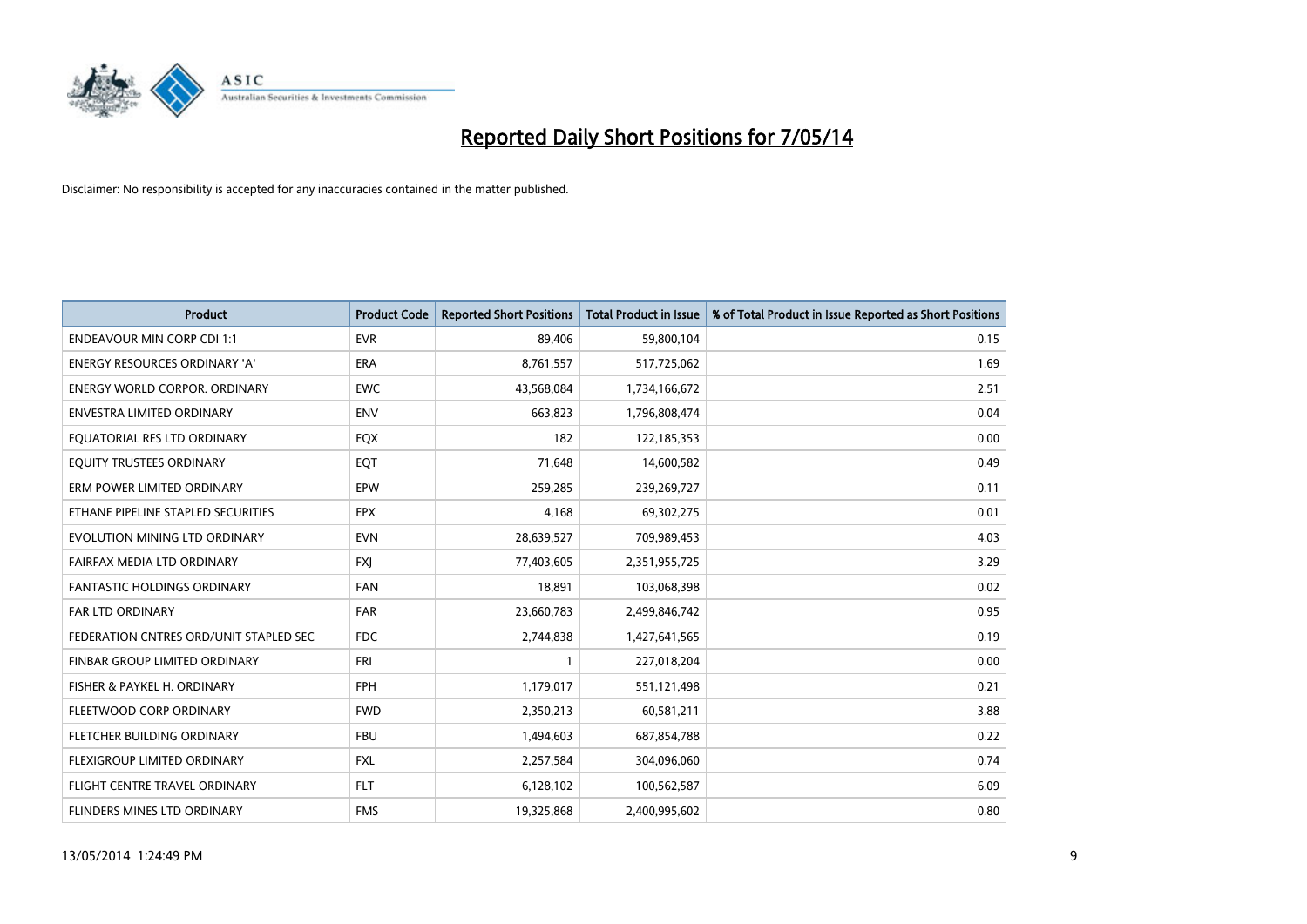

| <b>Product</b>                             | <b>Product Code</b> | <b>Reported Short Positions</b> | <b>Total Product in Issue</b> | % of Total Product in Issue Reported as Short Positions |
|--------------------------------------------|---------------------|---------------------------------|-------------------------------|---------------------------------------------------------|
| <b>FOCUS MINERALS LTD ORDINARY</b>         | <b>FML</b>          | 1,936,223                       | 9,137,375,877                 | 0.02                                                    |
| FONTERRA SHARE FUND ORDINARY UNITS         | <b>FSF</b>          | 33                              | 106,913,918                   | 0.00                                                    |
| <b>FORGE GROUP LIMITED ORDINARY</b>        | FGE                 | 2,454,173                       | 86,169,014                    | 2.85                                                    |
| FORTESCUE METALS GRP ORDINARY              | <b>FMG</b>          | 171,780,727                     | 3,113,798,151                 | 5.52                                                    |
| FREEDOM FOOD LTD ORDINARY                  | <b>FNP</b>          | 10,000                          | 149,995,372                   | 0.01                                                    |
| <b>FREELANCER LTD ORDINARY</b>             | <b>FLN</b>          | 90,853                          | 436,500,000                   | 0.02                                                    |
| <b>G.U.D. HOLDINGS ORDINARY</b>            | GUD                 | 2,660,486                       | 71,066,740                    | 3.74                                                    |
| <b>G8 EDUCATION LIMITED ORDINARY</b>       | <b>GEM</b>          | 10,179,859                      | 326,267,357                   | 3.12                                                    |
| <b>GALAXY RESOURCES ORDINARY</b>           | GXY                 | 329,458                         | 1,027,077,829                 | 0.03                                                    |
| <b>GBST HOLDINGS., ORDINARY</b>            | GBT                 | 10,617                          | 66,561,725                    | 0.02                                                    |
| <b>GDI PROPERTY GRP STAPLED SECURITIES</b> | GDI                 | 2,486                           | 567,575,025                   | 0.00                                                    |
| <b>GENETIC TECHNOLOGIES ORDINARY</b>       | GTG                 | 2,234,670                       | 664,769,002                   | 0.34                                                    |
| <b>GEODYNAMICS LIMITED ORDINARY</b>        | GDY                 | 819                             | 435,880,130                   | 0.00                                                    |
| GI DYNAMICS, INC CDI US PROHIBITED         | GID                 | 1,512,676                       | 398,231,465                   | 0.38                                                    |
| <b>GINDALBIE METALS LTD ORDINARY</b>       | GBG                 | 38,852,331                      | 1,493,660,842                 | 2.60                                                    |
| <b>GOODMAN FIELDER. ORDINARY</b>           | <b>GFF</b>          | 33,850,869                      | 1,955,559,207                 | 1.73                                                    |
| <b>GOODMAN GROUP STAPLED</b>               | GMG                 | 6,501,270                       | 1,727,685,976                 | 0.38                                                    |
| <b>GPT GROUP STAPLED SEC.</b>              | <b>GPT</b>          | 8,460,864                       | 1,685,460,955                 | 0.50                                                    |
| <b>GRAINCORP LIMITED A CLASS ORDINARY</b>  | <b>GNC</b>          | 5,964,485                       | 228,855,628                   | 2.61                                                    |
| <b>GRANGE RESOURCES. ORDINARY</b>          | GRR                 | 4,879,322                       | 1,157,097,869                 | 0.42                                                    |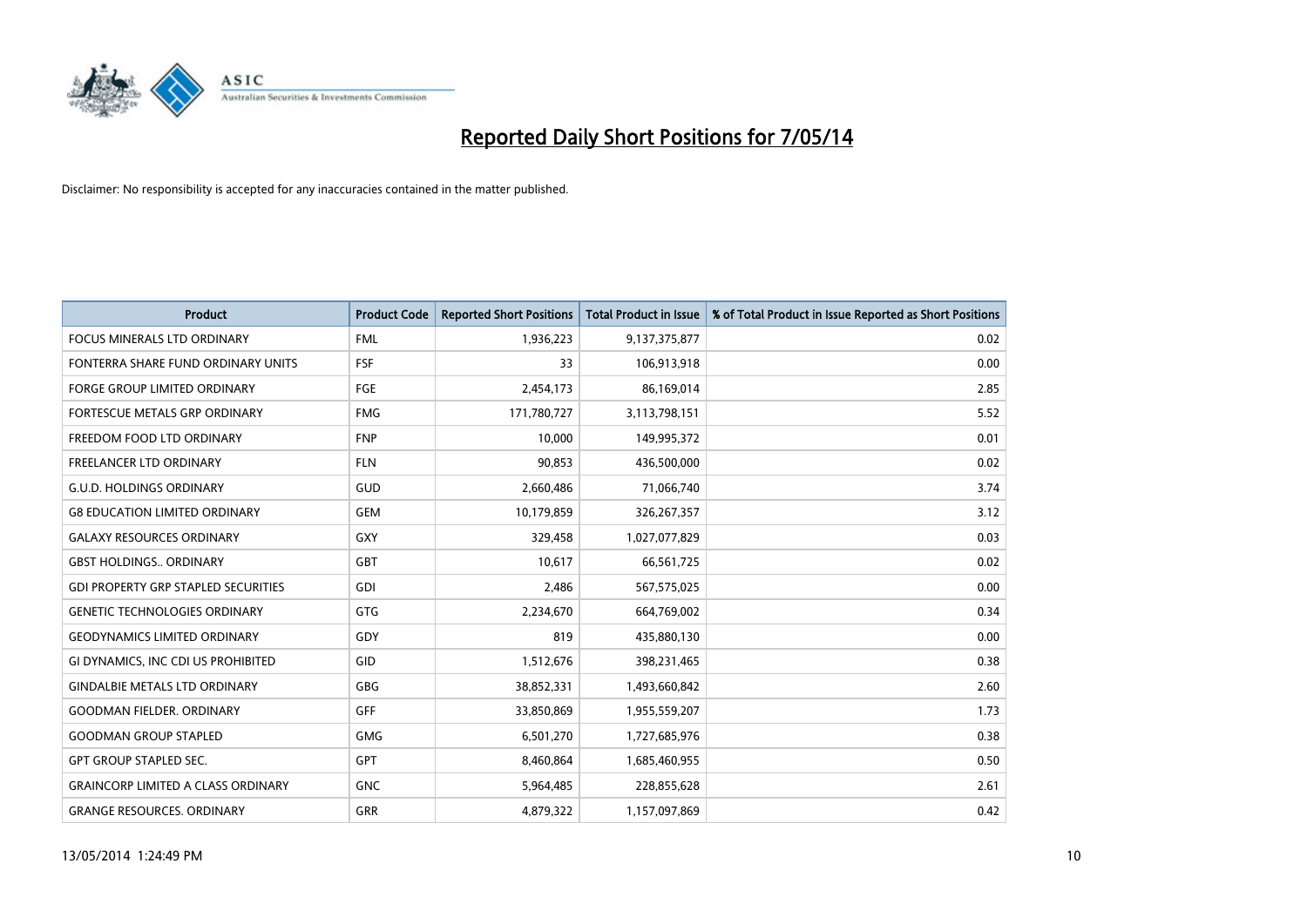

| <b>Product</b>                                   | <b>Product Code</b> | <b>Reported Short Positions</b> | <b>Total Product in Issue</b> | % of Total Product in Issue Reported as Short Positions |
|--------------------------------------------------|---------------------|---------------------------------|-------------------------------|---------------------------------------------------------|
| <b>GREENCROSS LIMITED ORDINARY</b>               | <b>GXL</b>          | 15,518                          | 90,893,174                    | 0.02                                                    |
| <b>GREENLAND MIN EN LTD ORDINARY</b>             | GGG                 | 3,730,917                       | 575,497,356                   | 0.65                                                    |
| <b>GROWTHPOINT PROPERTY ORD/UNIT STAPLED SEC</b> | GOZ                 | 1,301,978                       | 488,029,437                   | 0.27                                                    |
| <b>GRYPHON MINERALS LTD ORDINARY</b>             | GRY                 | 3,876,025                       | 401,011,505                   | 0.97                                                    |
| <b>GUILDFORD COAL LTD ORDINARY</b>               | <b>GUF</b>          | 2,641,218                       | 761,857,020                   | 0.35                                                    |
| <b>GWA GROUP LTD ORDINARY</b>                    | <b>GWA</b>          | 11,079,346                      | 306,533,770                   | 3.61                                                    |
| HARVEY NORMAN ORDINARY                           | <b>HVN</b>          | 61,655,076                      | 1,062,316,784                 | 5.80                                                    |
| <b>HENDERSON GROUP CDI 1:1</b>                   | <b>HGG</b>          | 1,889,369                       | 655,128,628                   | 0.29                                                    |
| HFA HOLDINGS LIMITED ORDINARY                    | <b>HFA</b>          | 3,809                           | 118,738,157                   | 0.00                                                    |
| <b>HIGHLANDS PACIFIC ORDINARY</b>                | <b>HIG</b>          | 3,153                           | 854,261,346                   | 0.00                                                    |
| HILLGROVE RES LTD ORDINARY                       | <b>HGO</b>          | 794,270                         | 1,180,889,221                 | 0.07                                                    |
| <b>HILLS LTD ORDINARY</b>                        | <b>HIL</b>          | 537,067                         | 235,173,156                   | 0.23                                                    |
| HORIZON OIL LIMITED ORDINARY                     | <b>HZN</b>          | 97,675,790                      | 1,301,147,932                 | 7.51                                                    |
| HOT CHILI LTD ORDINARY                           | <b>HCH</b>          | 400                             | 347,732,196                   | 0.00                                                    |
| <b>HOTEL PROPERTY STAPLED</b>                    | <b>HPI</b>          | 64,142                          | 132,870,000                   | 0.05                                                    |
| <b>IBUY GROUP LTD ORDINARY</b>                   | <b>IBY</b>          | 1,156,600                       | 417,609,313                   | 0.28                                                    |
| <b>ICAR ASIA LTD ORDINARY</b>                    | ICQ                 | 30,645                          | 121,889,834                   | 0.03                                                    |
| <b>ICON ENERGY LIMITED ORDINARY</b>              | <b>ICN</b>          | 27,075                          | 615,774,351                   | 0.00                                                    |
| <b>IINET LIMITED ORDINARY</b>                    | <b>IIN</b>          | 3,307,692                       | 161,238,847                   | 2.05                                                    |
| <b>ILUKA RESOURCES ORDINARY</b>                  | ILU                 | 40,147,439                      | 418,700,517                   | 9.59                                                    |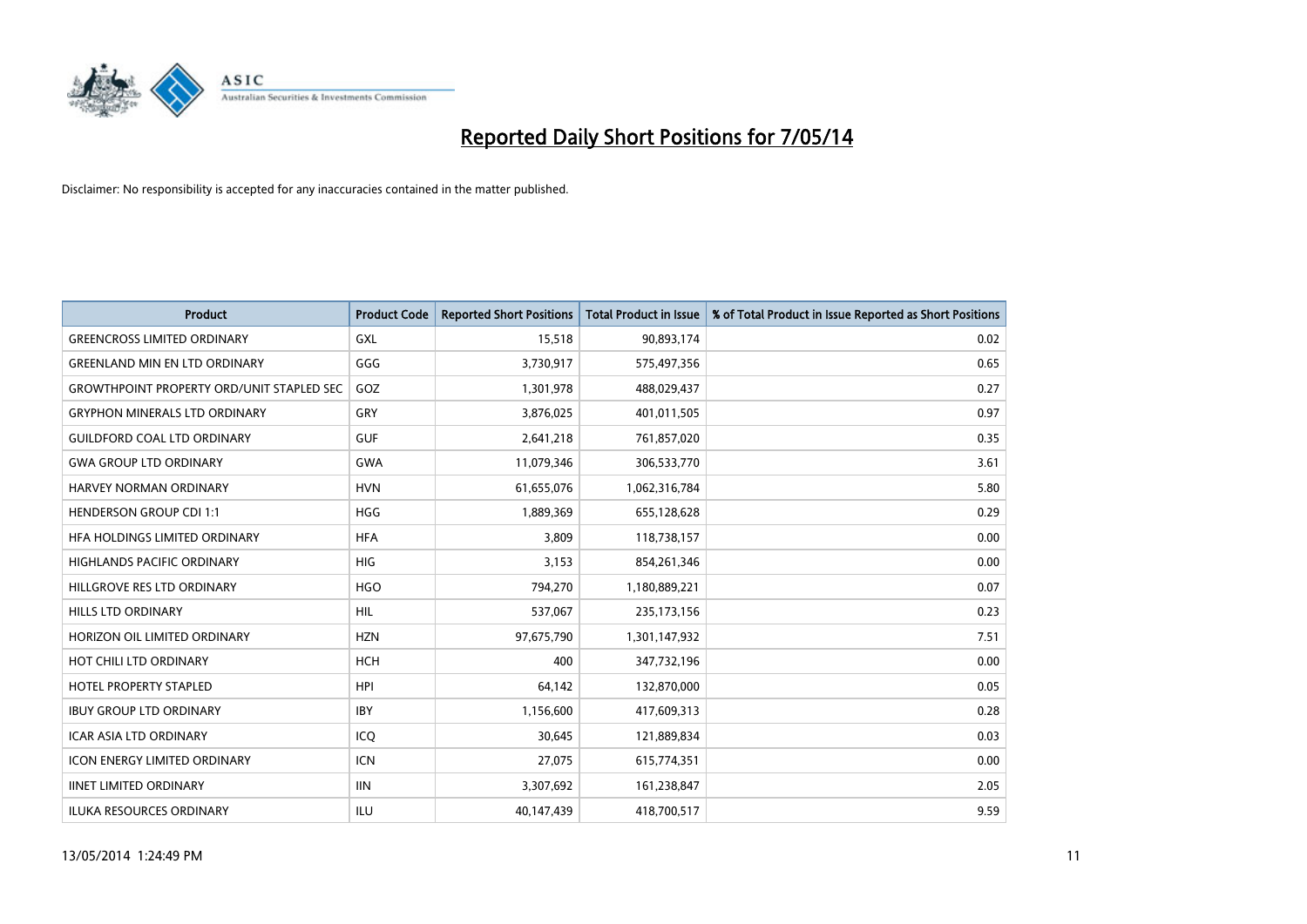

| <b>Product</b>                                  | <b>Product Code</b> | <b>Reported Short Positions</b> | <b>Total Product in Issue</b> | % of Total Product in Issue Reported as Short Positions |
|-------------------------------------------------|---------------------|---------------------------------|-------------------------------|---------------------------------------------------------|
| <b>IMDEX LIMITED ORDINARY</b>                   | <b>IMD</b>          | 4,466,077                       | 212,110,367                   | 2.11                                                    |
| <b>INCITEC PIVOT ORDINARY</b>                   | IPL                 | 20,420,288                      | 1,644,919,097                 | 1.24                                                    |
| <b>INDEPENDENCE GROUP ORDINARY</b>              | <b>IGO</b>          | 601,679                         | 233,323,905                   | 0.26                                                    |
| <b>INDOCHINE MINING LTD ORDINARY</b>            | <b>IDC</b>          | 18,008                          | 1,003,497,126                 | 0.00                                                    |
| <b>INDOPHIL RESOURCES ORDINARY</b>              | <b>IRN</b>          | 293,492                         | 1,203,146,194                 | 0.02                                                    |
| <b>INDUSTRIA REIT STAPLED</b>                   | <b>IDR</b>          | 22,080                          | 125,000,001                   | 0.02                                                    |
| <b>INFIGEN ENERGY STAPLED SECURITIES</b>        | <b>IFN</b>          | 2,972,847                       | 764,993,434                   | 0.39                                                    |
| INGENIA GROUP STAPLED SECURITIES                | <b>INA</b>          | 997,338                         | 676,240,232                   | 0.15                                                    |
| <b>INSURANCE AUSTRALIA ORDINARY</b>             | IAG                 | 23,454,637                      | 2,341,618,048                 | 1.00                                                    |
| <b>INTREPID MINES ORDINARY</b>                  | <b>IAU</b>          | 17,266,149                      | 556,764,680                   | 3.10                                                    |
| <b>INVESTA OFFICE FUND STAPLED SECURITIES</b>   | <b>IOF</b>          | 676,636                         | 614,047,458                   | 0.11                                                    |
| <b>INVOCARE LIMITED ORDINARY</b>                | <b>IVC</b>          | 4,145,207                       | 110,030,298                   | 3.77                                                    |
| <b>IOOF HOLDINGS LTD ORDINARY</b>               | IFL                 | 2,238,723                       | 232,118,034                   | 0.96                                                    |
| <b>IPROPERTY GROUP LTD ORDINARY</b>             | IPP                 | 964,889                         | 181,579,840                   | 0.53                                                    |
| <b>IRESS LIMITED ORDINARY</b>                   | <b>IRE</b>          | 1,346,611                       | 158,585,126                   | 0.85                                                    |
| <b>IRON ORE HOLDINGS ORDINARY</b>               | <b>IOH</b>          | 26,197                          | 161,174,005                   | 0.02                                                    |
| <b>ISELECT LTD ORDINARY</b>                     | <b>ISU</b>          | 378,889                         | 260,889,894                   | 0.15                                                    |
| <b>JAMES HARDIE INDUST CHESS DEPOSITARY INT</b> | <b>JHX</b>          | 4,949,010                       | 445,037,502                   | 1.11                                                    |
| <b>JAPARA HEALTHCARE LT ORDINARY</b>            | <b>IHC</b>          | 4,136,029                       | 262,500,000                   | 1.58                                                    |
| <b>IB HI-FI LIMITED ORDINARY</b>                | <b>JBH</b>          | 11,135,627                      | 100,385,400                   | 11.09                                                   |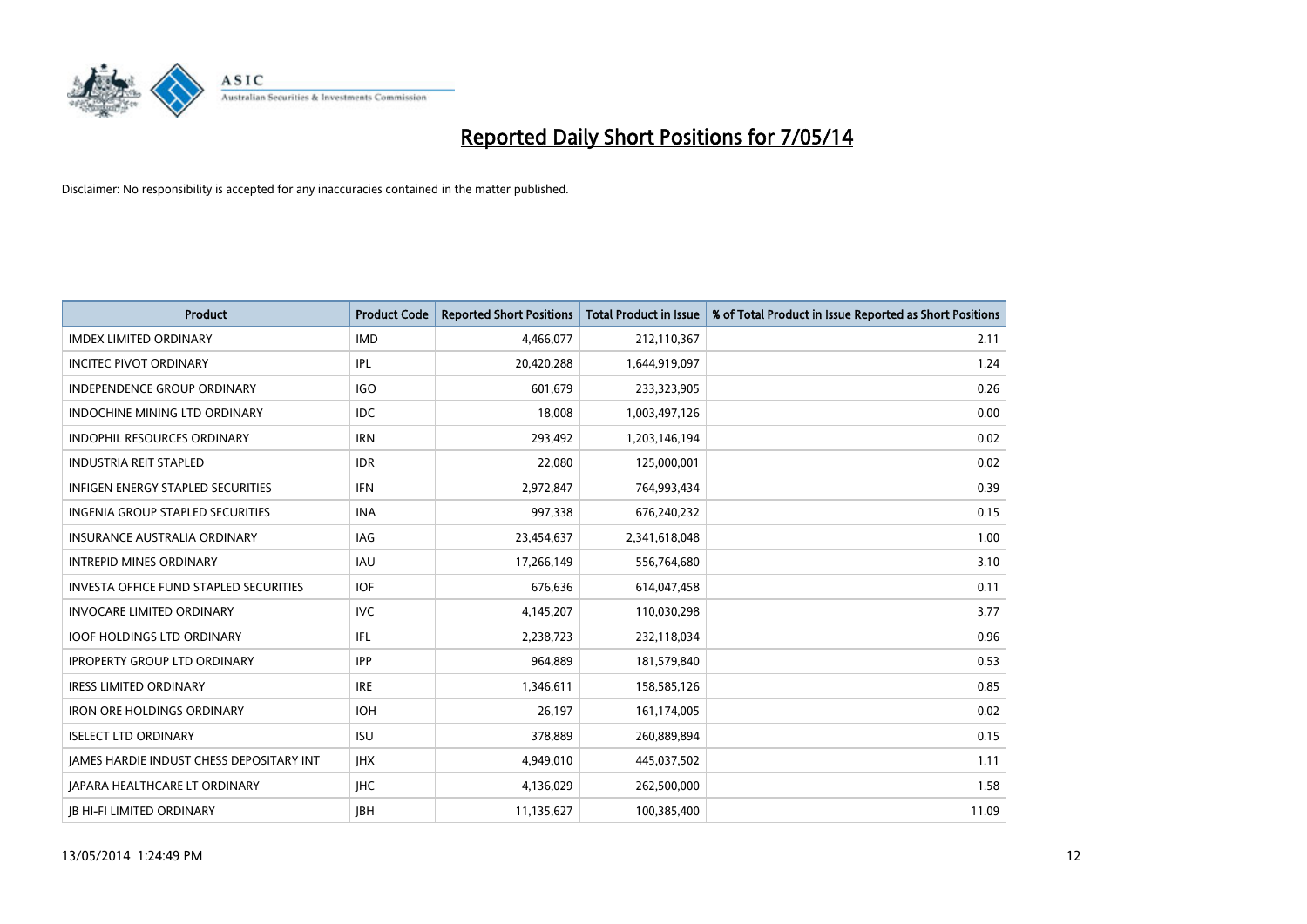

| <b>Product</b>                        | <b>Product Code</b> | <b>Reported Short Positions</b> | <b>Total Product in Issue</b> | % of Total Product in Issue Reported as Short Positions |
|---------------------------------------|---------------------|---------------------------------|-------------------------------|---------------------------------------------------------|
| <b>KAGARA LTD ORDINARY</b>            | KZL                 | 3,349,855                       | 798,953,117                   | 0.42                                                    |
| KAROON GAS AUSTRALIA ORDINARY         | <b>KAR</b>          | 15,197,146                      | 255,841,581                   | 5.94                                                    |
| KATHMANDU HOLD LTD ORDINARY           | <b>KMD</b>          | 299,055                         | 200,473,338                   | 0.15                                                    |
| <b>KBL MINING LIMITED ORDINARY</b>    | <b>KBL</b>          | 1,820                           | 393,535,629                   | 0.00                                                    |
| KINGSGATE CONSOLID. ORDINARY          | <b>KCN</b>          | 6,749,893                       | 223,584,937                   | 3.02                                                    |
| KINGSROSE MINING LTD ORDINARY         | <b>KRM</b>          | 289,378                         | 358,611,493                   | 0.08                                                    |
| LEIGHTON HOLDINGS ORDINARY            | LEI                 | 9,512,175                       | 127, 163, 758                 | 7.48                                                    |
| LEIGHTON HOLDINGS PROP.BID HOCHTIEF   | LEIE                | 684,127                         | 211,228,555                   | 0.32                                                    |
| LEND LEASE GROUP UNIT/ORD STAPLED     | <b>LLC</b>          | 4,666,683                       | 577,475,833                   | 0.81                                                    |
| LIQUEFIED NATURAL ORDINARY            | <b>LNG</b>          | 470,739                         | 355,979,015                   | 0.13                                                    |
| LONESTAR RESO LTD ORDINARY            | <b>LNR</b>          | 255,536                         | 697,187,211                   | 0.04                                                    |
| LYCOPODIUM LIMITED ORDINARY           | LYL                 | 1                               | 38,965,103                    | 0.00                                                    |
| LYNAS CORPORATION ORDINARY            | <b>LYC</b>          | 132,909,839                     | 1,961,185,594                 | 6.78                                                    |
| <b>M2 GRP LTD ORDINARY</b>            | <b>MTU</b>          | 16,521,929                      | 180,398,183                   | 9.16                                                    |
| <b>MACA LIMITED ORDINARY</b>          | <b>MLD</b>          | 204,007                         | 202,676,373                   | 0.10                                                    |
| MACMAHON HOLDINGS ORDINARY            | MAH                 | 24,964                          | 1,261,699,966                 | 0.00                                                    |
| MACO ATLAS ROADS GRP ORDINARY STAPLED | <b>MQA</b>          | 5,162,108                       | 487,230,540                   | 1.06                                                    |
| MACQUARIE GROUP LTD ORDINARY          | MQG                 | 1,518,563                       | 321,074,750                   | 0.47                                                    |
| MAGELLAN FIN GRP LTD ORDINARY         | <b>MFG</b>          | 2,777,932                       | 158,842,157                   | 1.75                                                    |
| <b>MATRIX C &amp; E LTD ORDINARY</b>  | <b>MCE</b>          | 2,889,677                       | 94,555,428                    | 3.06                                                    |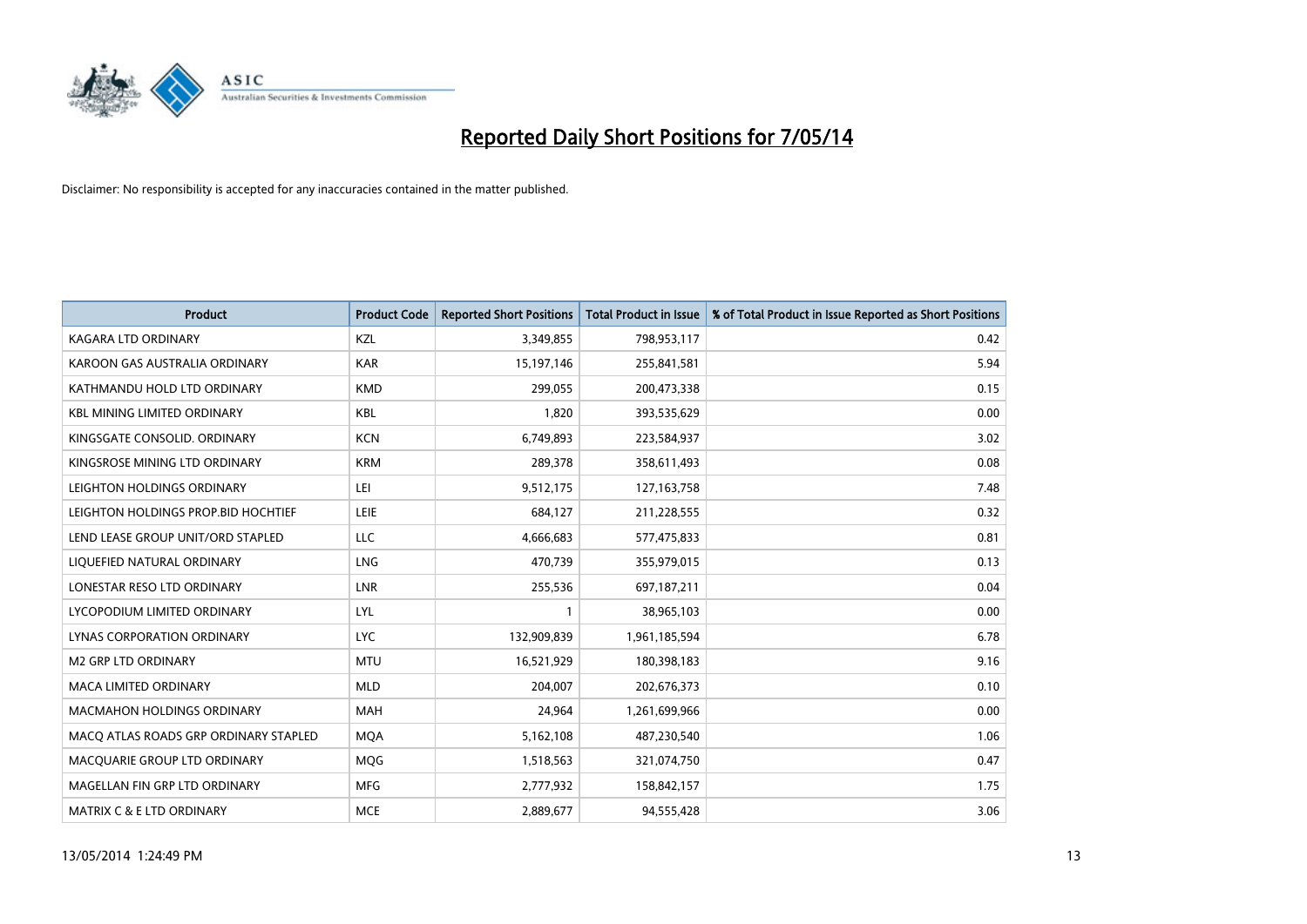

| <b>Product</b>                    | <b>Product Code</b> | <b>Reported Short Positions</b> | <b>Total Product in Issue</b> | % of Total Product in Issue Reported as Short Positions |
|-----------------------------------|---------------------|---------------------------------|-------------------------------|---------------------------------------------------------|
| <b>MAVERICK DRILLING ORDINARY</b> | <b>MAD</b>          | 8,243,103                       | 533,885,763                   | 1.54                                                    |
| MAXITRANS INDUSTRIES ORDINARY     | <b>MXI</b>          | 459,004                         | 185,075,653                   | 0.25                                                    |
| MAYNE PHARMA LTD ORDINARY         | <b>MYX</b>          | 326,063                         | 586,651,477                   | 0.06                                                    |
| MCMILLAN SHAKESPEARE ORDINARY     | <b>MMS</b>          | 296,315                         | 74,523,965                    | 0.40                                                    |
| MCPHERSON'S LTD ORDINARY          | <b>MCP</b>          | 200,752                         | 95,434,645                    | 0.21                                                    |
| MEDUSA MINING LTD ORDINARY        | <b>MML</b>          | 4,843,016                       | 207,794,301                   | 2.33                                                    |
| MELBOURNE IT LIMITED ORDINARY     | <b>MLB</b>          | $\overline{2}$                  | 92,944,392                    | 0.00                                                    |
| MERMAID MARINE ORDINARY           | <b>MRM</b>          | 6,647,582                       | 366,741,299                   | 1.81                                                    |
| MESOBLAST LIMITED ORDINARY        | <b>MSB</b>          | 19,656,886                      | 321,616,694                   | 6.11                                                    |
| METALS X LIMITED ORDINARY         | <b>MLX</b>          | 736,669                         | 1,655,386,110                 | 0.04                                                    |
| METCASH LIMITED ORDINARY          | <b>MTS</b>          | 100,125,532                     | 888,338,048                   | 11.27                                                   |
| MIGHTY RIVER POWER ORDINARY       | <b>MYT</b>          | 3,675,626                       | 1,400,012,517                 | 0.26                                                    |
| MINCOR RESOURCES NL ORDINARY      | <b>MCR</b>          | 63,844                          | 188,208,274                   | 0.03                                                    |
| MINERAL DEPOSITS ORDINARY         | <b>MDL</b>          | 686,560                         | 103,538,786                   | 0.66                                                    |
| MINERAL RESOURCES, ORDINARY       | <b>MIN</b>          | 6,418,281                       | 186,556,246                   | 3.44                                                    |
| MINT WIRELESS ORDINARY            | <b>MNW</b>          | 1,117,544                       | 407,372,395                   | 0.27                                                    |
| MIRABELA NICKEL LTD ORDINARY      | <b>MBN</b>          | 18,855,648                      | 876,801,147                   | 2.15                                                    |
| MIRVAC GROUP STAPLED SECURITIES   | <b>MGR</b>          | 3,429,426                       | 3,692,279,772                 | 0.09                                                    |
| MOLOPO ENERGY LTD ORDINARY        | <b>MPO</b>          | 243,667                         | 248,505,936                   | 0.10                                                    |
| MONADELPHOUS GROUP ORDINARY       | <b>MND</b>          | 11,820,031                      | 92,679,570                    | 12.75                                                   |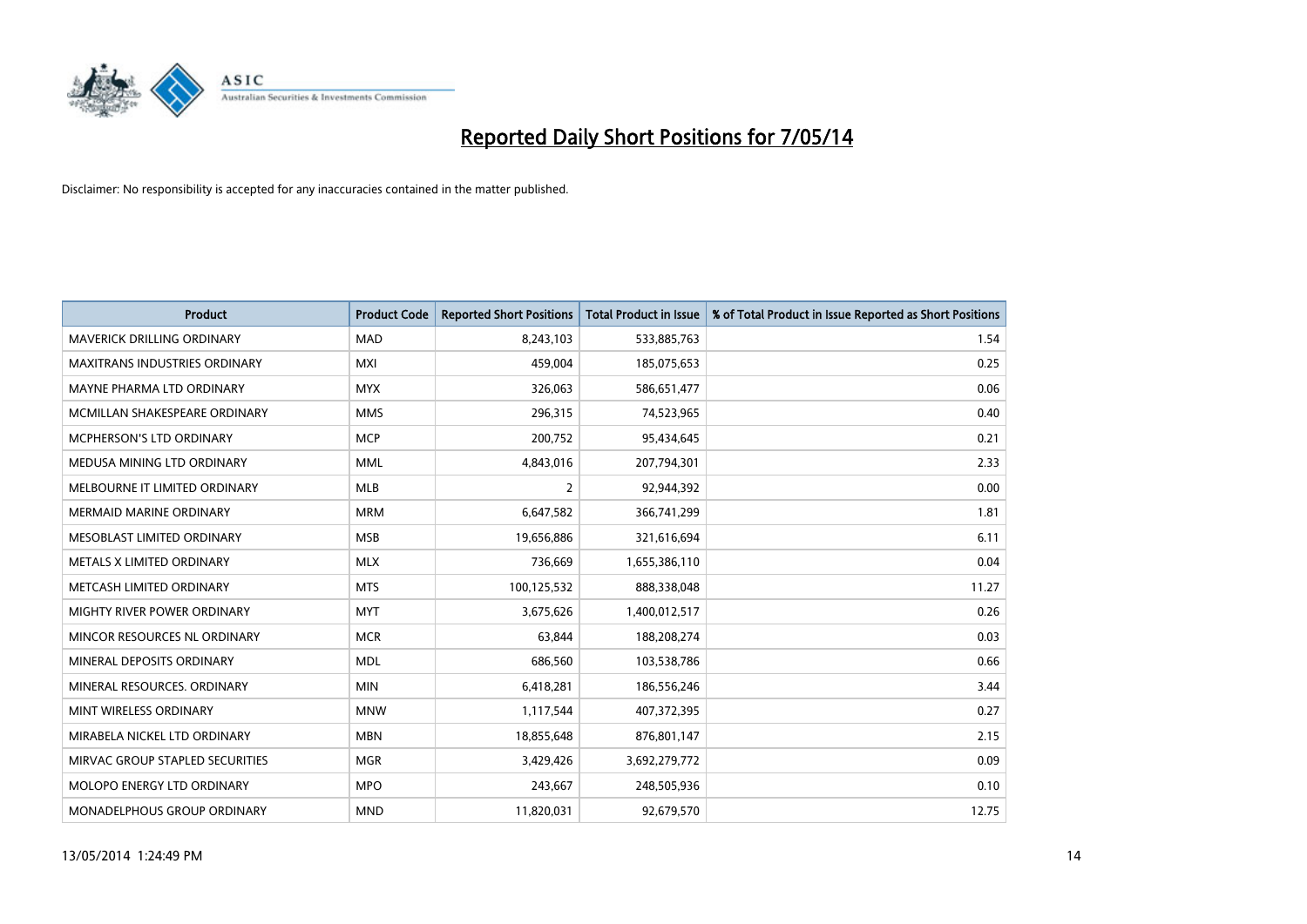

| <b>Product</b>                    | <b>Product Code</b> | <b>Reported Short Positions</b> | <b>Total Product in Issue</b> | % of Total Product in Issue Reported as Short Positions |
|-----------------------------------|---------------------|---------------------------------|-------------------------------|---------------------------------------------------------|
| MORTGAGE CHOICE LTD ORDINARY      | <b>MOC</b>          | 1,923                           | 123,780,387                   | 0.00                                                    |
| <b>MOUNT GIBSON IRON ORDINARY</b> | <b>MGX</b>          | 11,954,599                      | 1,090,584,232                 | 1.10                                                    |
| MULTIPLEX SITES SITES             | <b>MXUPA</b>        | 1,670                           | 4,500,000                     | 0.04                                                    |
| MURCHISON METALS LTD ORDINARY     | <b>MMX</b>          | 215,291                         | 450,497,346                   | 0.05                                                    |
| <b>MYER HOLDINGS LTD ORDINARY</b> | <b>MYR</b>          | 62,994,118                      | 585,684,551                   | 10.76                                                   |
| NANOSONICS LIMITED ORDINARY       | <b>NAN</b>          | 443,539                         | 263,798,826                   | 0.17                                                    |
| NATIONAL AUST, BANK ORDINARY      | <b>NAB</b>          | 8,441,139                       | 2,353,771,760                 | 0.36                                                    |
| NATIONAL STORAGE STAPLED          | <b>NSR</b>          | 270,052                         | 244,897,097                   | 0.11                                                    |
| NAVITAS LIMITED ORDINARY          | <b>NVT</b>          | 3,131,588                       | 375,712,581                   | 0.83                                                    |
| NEARMAP LTD ORDINARY              | <b>NEA</b>          | 62,274                          | 337,346,101                   | 0.02                                                    |
| NEON ENERGY LIMITED ORDINARY      | <b>NEN</b>          | 221,000                         | 553,037,848                   | 0.04                                                    |
| NETCOMM WIRELESS ORDINARY         | <b>NTC</b>          | 500                             | 128,899,890                   | 0.00                                                    |
| NEW HOPE CORPORATION ORDINARY     | <b>NHC</b>          | 1,161,961                       | 830,933,112                   | 0.14                                                    |
| NEWCREST MINING ORDINARY          | <b>NCM</b>          | 7,985,346                       | 766,510,971                   | 1.04                                                    |
| NEWS CORP A NON-VOTING CDI        | <b>NWSLV</b>        | 405,123                         | 3,115,091                     | 13.01                                                   |
| NEWS CORP B VOTING CDI            | <b>NWS</b>          | 2,264,148                       | 20,738,712                    | 10.92                                                   |
| NEWSAT LIMITED ORDINARY           | <b>NWT</b>          | 6,373,976                       | 612,199,841                   | 1.04                                                    |
| NEXTDC LIMITED ORDINARY           | <b>NXT</b>          | 12,159,833                      | 193,154,486                   | 6.30                                                    |
| NEXUS ENERGY LIMITED ORDINARY     | <b>NXS</b>          | 1,462,101                       | 1,330,219,459                 | 0.11                                                    |
| NIB HOLDINGS LIMITED ORDINARY     | <b>NHF</b>          | 3,388,904                       | 439,004,182                   | 0.77                                                    |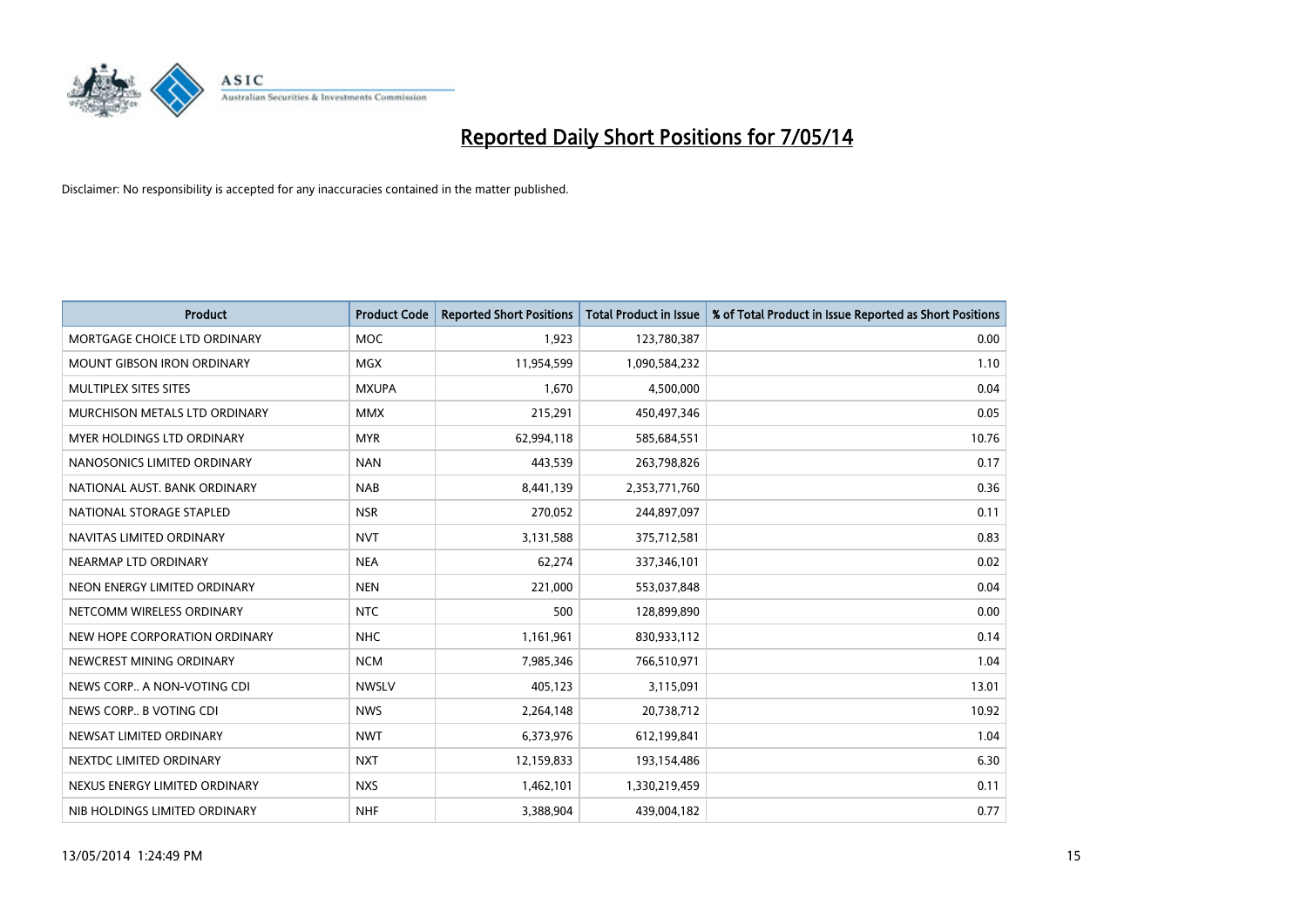

| <b>Product</b>                        | <b>Product Code</b> | <b>Reported Short Positions</b> | <b>Total Product in Issue</b> | % of Total Product in Issue Reported as Short Positions |
|---------------------------------------|---------------------|---------------------------------|-------------------------------|---------------------------------------------------------|
| NICK SCALI LIMITED ORDINARY           | <b>NCK</b>          | $\mathbf{1}$                    | 81,000,000                    | 0.00                                                    |
| NIDO PETROLEUM ORDINARY               | <b>NDO</b>          | 47,402                          | 2,048,317,635                 | 0.00                                                    |
| NINE ENTERTAINMENT ORDINARY           | <b>NEC</b>          | 9,935,292                       | 940,295,023                   | 1.06                                                    |
| NOBLE MINERAL RES ORDINARY            | <b>NMG</b>          | 2,365,726                       | 666,397,952                   | 0.36                                                    |
| NORTHERN IRON LTD ORDINARY            | <b>NFE</b>          | 11,392                          | 484,405,314                   | 0.00                                                    |
| NORTHERN STAR ORDINARY                | <b>NST</b>          | 1,265,893                       | 578,591,915                   | 0.22                                                    |
| NOVOGEN LIMITED ORDINARY              | <b>NRT</b>          | 95,693                          | 168,557,834                   | 0.06                                                    |
| NRW HOLDINGS LIMITED ORDINARY         | <b>NWH</b>          | 12,758,552                      | 278,888,011                   | 4.57                                                    |
| NUCOAL RESOURCES LTD ORDINARY         | <b>NCR</b>          | $\mathbf{1}$                    | 768,612,354                   | 0.00                                                    |
| NUFARM LIMITED ORDINARY               | <b>NUF</b>          | 16,255,287                      | 263,725,895                   | 6.16                                                    |
| OAKTON LIMITED ORDINARY               | <b>OKN</b>          | 16,111                          | 89,990,235                    | 0.02                                                    |
| OCEANAGOLD CORP. CHESS DEPOSITARY INT | <b>OGC</b>          | 3,234,062                       | 300,567,377                   | 1.08                                                    |
| OCEANIA CAPITAL LTD ORDINARY          | <b>OCP</b>          | $\mathbf{1}$                    | 35,307,209                    | 0.00                                                    |
| OIL SEARCH LTD ORDINARY               | OSH                 | 8,796,419                       | 1,496,692,453                 | 0.59                                                    |
| OM HOLDINGS LIMITED ORDINARY          | <b>OMH</b>          | 1,862,997                       | 733,423,337                   | 0.25                                                    |
| ORICA LIMITED ORDINARY                | ORI                 | 7,184,708                       | 370,924,362                   | 1.94                                                    |
| ORIGIN ENERGY ORDINARY                | ORG                 | 7,409,042                       | 1,103,645,753                 | 0.67                                                    |
| OROCOBRE LIMITED ORDINARY             | <b>ORE</b>          | 2,226,627                       | 132,041,911                   | 1.69                                                    |
| ORORA LIMITED ORDINARY                | <b>ORA</b>          | 827,472                         | 1,206,684,923                 | 0.07                                                    |
| OROTONGROUP LIMITED ORDINARY          | ORL                 | 215,579                         | 40,880,902                    | 0.53                                                    |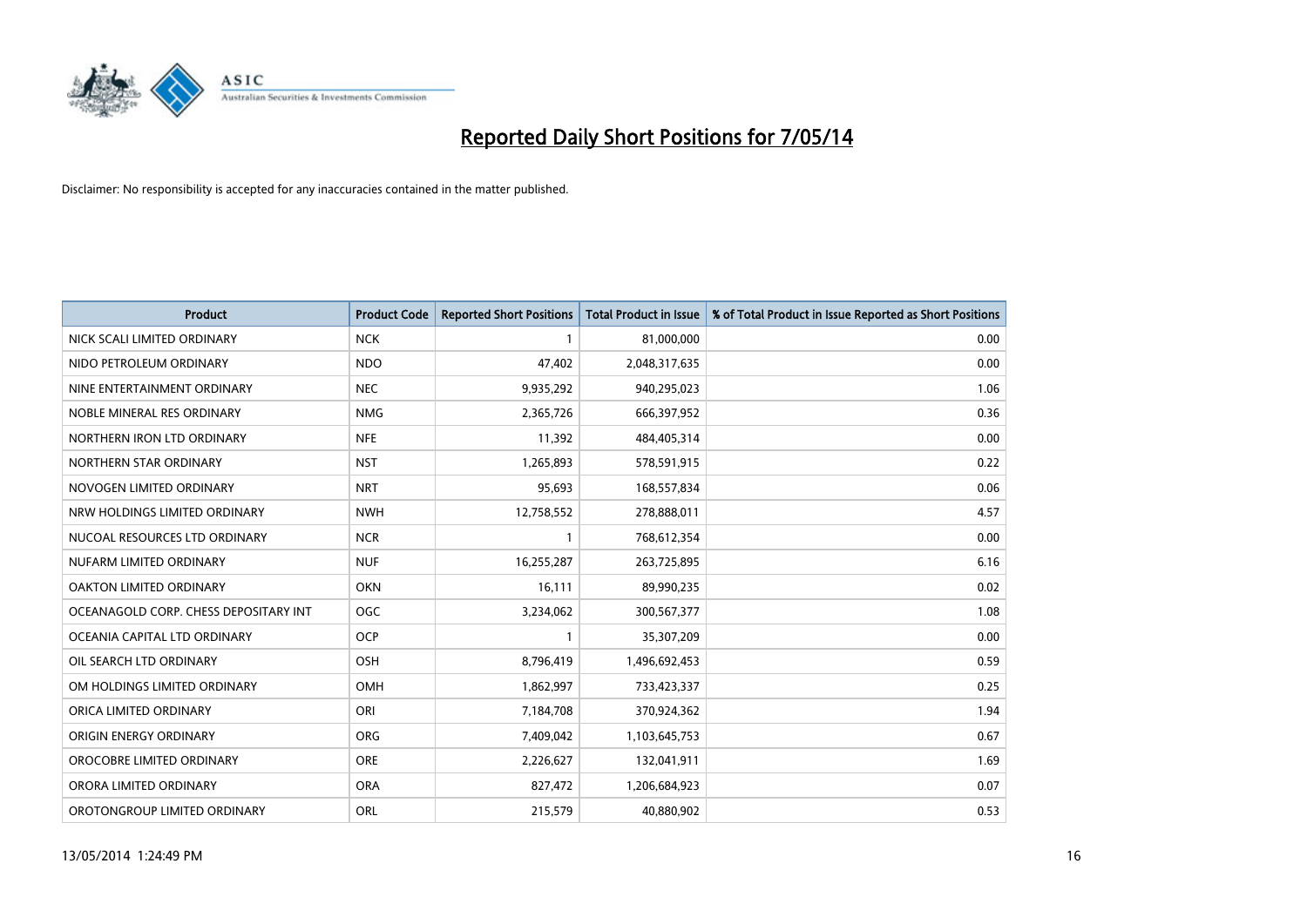

| <b>Product</b>                | <b>Product Code</b> | <b>Reported Short Positions</b> | <b>Total Product in Issue</b> | % of Total Product in Issue Reported as Short Positions |
|-------------------------------|---------------------|---------------------------------|-------------------------------|---------------------------------------------------------|
| <b>OZ MINERALS ORDINARY</b>   | OZL                 | 11,917,888                      | 303,470,022                   | 3.93                                                    |
| OZFOREX GROUP LTD ORDINARY    | <b>OFX</b>          | 4,584,690                       | 240,000,000                   | 1.91                                                    |
| PACIFIC BRANDS ORDINARY       | <b>PBG</b>          | 15,954,137                      | 917,226,291                   | 1.74                                                    |
| PACT GROUP HLDGS LTD ORDINARY | <b>PGH</b>          | 3,712,126                       | 294,097,961                   | 1.26                                                    |
| PALADIN ENERGY LTD ORDINARY   | <b>PDN</b>          | 89,797,402                      | 964, 367, 284                 | 9.31                                                    |
| PANAUST LIMITED ORDINARY      | <b>PNA</b>          | 5,303,239                       | 635,580,654                   | 0.83                                                    |
| PANORAMIC RESOURCES ORDINARY  | PAN                 | 280,185                         | 322,275,824                   | 0.09                                                    |
| PANTERRA GOLD LTD ORDINARY    | PGI                 | 1                               | 772,781,012                   | 0.00                                                    |
| PAPERLINX LIMITED ORDINARY    | <b>PPX</b>          | 44,770                          | 665, 181, 261                 | 0.01                                                    |
| PAPILLON RES LTD ORDINARY     | PIR                 | 11,965,375                      | 341,494,210                   | 3.50                                                    |
| PATTIES FOODS LTD ORDINARY    | PFL                 | 1                               | 139,144,338                   | 0.00                                                    |
| PEET LIMITED ORDINARY         | <b>PPC</b>          | 312,020                         | 433,389,348                   | 0.07                                                    |
| PERPETUAL LIMITED ORDINARY    | <b>PPT</b>          | 1,250,142                       | 46,574,426                    | 2.68                                                    |
| PERSEUS MINING LTD ORDINARY   | PRU                 | 18,586,569                      | 526,656,401                   | 3.53                                                    |
| PHARMAXIS LTD ORDINARY        | <b>PXS</b>          | 408,118                         | 309,514,849                   | 0.13                                                    |
| PLATINUM ASSET ORDINARY       | <b>PTM</b>          | 545,424                         | 580,283,095                   | 0.09                                                    |
| PLATINUM AUSTRALIA ORDINARY   | PLA                 | 836,027                         | 504,968,043                   | 0.17                                                    |
| PLATINUM CAPITAL LTD ORDINARY | <b>PMC</b>          | 5,675                           | 231,071,933                   | 0.00                                                    |
| <b>PMP LIMITED ORDINARY</b>   | <b>PMP</b>          | 1,575,150                       | 323,781,124                   | 0.49                                                    |
| PRANA BIOTECHNOLOGY ORDINARY  | PBT                 | 910,517                         | 488,646,960                   | 0.19                                                    |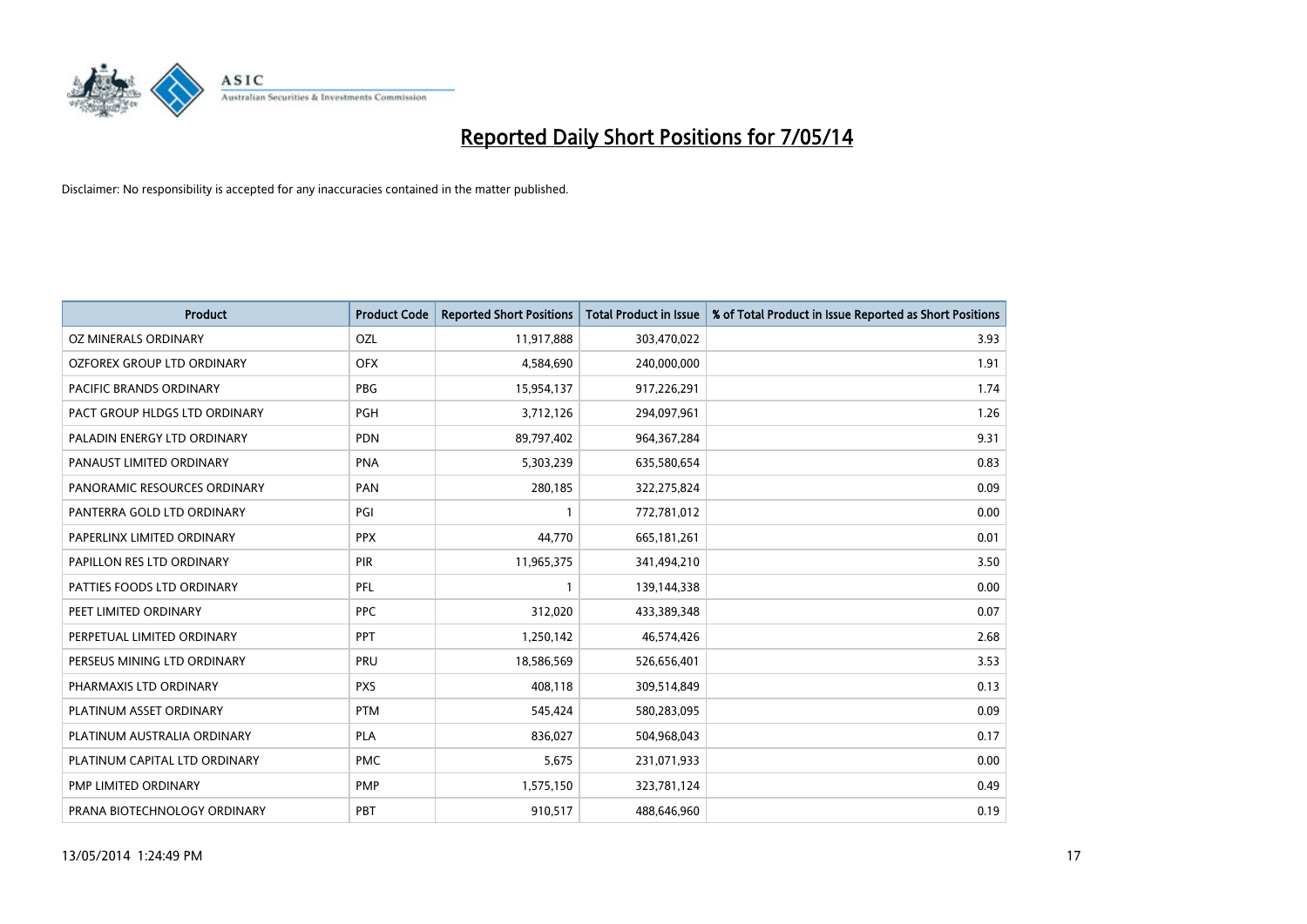

| <b>Product</b>                    | <b>Product Code</b> | <b>Reported Short Positions</b> | <b>Total Product in Issue</b> | % of Total Product in Issue Reported as Short Positions |
|-----------------------------------|---------------------|---------------------------------|-------------------------------|---------------------------------------------------------|
| PREMIER INVESTMENTS ORDINARY      | <b>PMV</b>          | 120,911                         | 155,314,874                   | 0.08                                                    |
| PRIMA BIOMED LTD ORDINARY         | <b>PRR</b>          | 764,324                         | 1,228,709,341                 | 0.06                                                    |
| PRIMARY HEALTH CARE ORDINARY      | <b>PRY</b>          | 15,165,044                      | 505,659,944                   | 3.00                                                    |
| PRIME MEDIA GRP LTD ORDINARY      | <b>PRT</b>          | 1,444,915                       | 366,330,303                   | 0.39                                                    |
| PROGRAMMED ORDINARY               | <b>PRG</b>          | 88,716                          | 118,253,992                   | 0.08                                                    |
| PURA VIDA ENERGY NL ORDINARY      | <b>PVD</b>          | 36,537                          | 127,168,198                   | 0.03                                                    |
| <b>QANTAS AIRWAYS ORDINARY</b>    | QAN                 | 67,729,900                      | 2,196,330,250                 | 3.08                                                    |
| OBE INSURANCE GROUP ORDINARY      | <b>OBE</b>          | 18,920,631                      | 1,253,883,293                 | 1.51                                                    |
| ORXPHARMA LTD ORDINARY            | <b>QRX</b>          | 30,000                          | 164,190,969                   | 0.02                                                    |
| <b>QUBE HOLDINGS LTD ORDINARY</b> | <b>QUB</b>          | 22,930,917                      | 1,028,551,156                 | 2.23                                                    |
| RAMELIUS RESOURCES ORDINARY       | <b>RMS</b>          | 17,486                          | 365,740,380                   | 0.00                                                    |
| RAMSAY HEALTH CARE ORDINARY       | <b>RHC</b>          | 1,307,230                       | 202,081,252                   | 0.65                                                    |
| RCG CORPORATION LTD ORDINARY      | <b>RCG</b>          | 125,147                         | 263,808,625                   | 0.05                                                    |
| <b>RCR TOMLINSON ORDINARY</b>     | <b>RCR</b>          | 301,883                         | 136,989,238                   | 0.22                                                    |
| <b>REA GROUP ORDINARY</b>         | <b>REA</b>          | 1,262,327                       | 131,714,699                   | 0.96                                                    |
| RECALL HOLDINGS LTD ORDINARY      | <b>REC</b>          | 2,940,831                       | 312,836,448                   | 0.94                                                    |
| RECKON LIMITED ORDINARY           | <b>RKN</b>          | 1,375,114                       | 126,913,066                   | 1.08                                                    |
| <b>RED FORK ENERGY ORDINARY</b>   | <b>RFE</b>          | 2,397,668                       | 501,051,719                   | 0.48                                                    |
| REDBANK ENERGY LTD ORDINARY       | <b>AEI</b>          | 13                              | 786,287                       | 0.00                                                    |
| REED RESOURCES LTD ORDINARY       | <b>RDR</b>          | 1,015                           | 523,453,895                   | 0.00                                                    |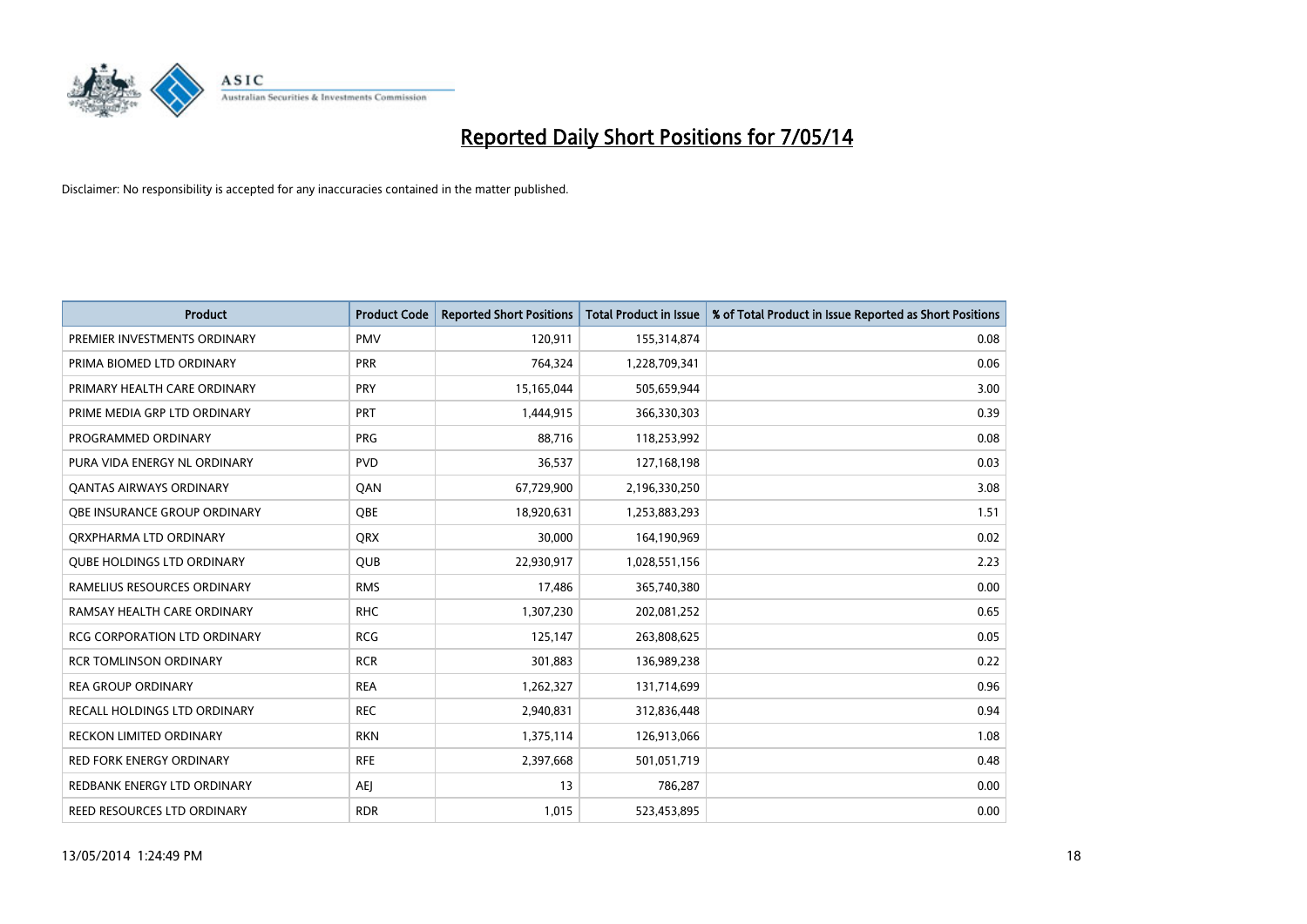

| <b>Product</b>                        | <b>Product Code</b> | <b>Reported Short Positions</b> | <b>Total Product in Issue</b> | % of Total Product in Issue Reported as Short Positions |
|---------------------------------------|---------------------|---------------------------------|-------------------------------|---------------------------------------------------------|
| <b>REGIS RESOURCES ORDINARY</b>       | <b>RRL</b>          | 26,516,469                      | 499,744,095                   | 5.31                                                    |
| RESMED INC CDI 10:1                   | <b>RMD</b>          | 36,963,412                      | 1,415,926,590                 | 2.61                                                    |
| <b>RESOLUTE MINING ORDINARY</b>       | <b>RSG</b>          | 11,196,430                      | 641,189,223                   | 1.75                                                    |
| RESOURCE GENERATION ORDINARY          | <b>RES</b>          | 1,220                           | 581,380,338                   | 0.00                                                    |
| RETAIL FOOD GROUP ORDINARY            | <b>RFG</b>          | 4,908,846                       | 144,868,508                   | 3.39                                                    |
| REX MINERALS LIMITED ORDINARY         | <b>RXM</b>          | 660,804                         | 220,519,784                   | 0.30                                                    |
| RIO TINTO LIMITED ORDINARY            | <b>RIO</b>          | 3,191,986                       | 435,758,720                   | 0.73                                                    |
| ROC OIL COMPANY ORDINARY              | <b>ROC</b>          | 80,576                          | 687,618,400                   | 0.01                                                    |
| ROYAL WOLF HOLDINGS ORDINARY          | <b>RWH</b>          | 192,532                         | 100,387,052                   | 0.19                                                    |
| RUNGEPINCOCKMINARCO ORDINARY          | <b>RUL</b>          | 32,000                          | 141,358,550                   | 0.02                                                    |
| RURALCO HOLDINGS ORDINARY             | <b>RHL</b>          | 1,000                           | 77,291,069                    | 0.00                                                    |
| <b>RXP SERVICES LTD ORDINARY</b>      | <b>RXP</b>          | 57,000                          | 133,028,367                   | 0.04                                                    |
| SAI GLOBAL LIMITED ORDINARY           | SAI                 | 11,400,970                      | 210,793,906                   | 5.41                                                    |
| SALMAT LIMITED ORDINARY               | <b>SLM</b>          | 54                              | 159,812,799                   | 0.00                                                    |
| SAMSON OIL & GAS LTD ORDINARY         | SSN                 | 16,522,000                      | 2,837,738,013                 | 0.58                                                    |
| SANDFIRE RESOURCES ORDINARY           | <b>SFR</b>          | 994,318                         | 155,640,968                   | 0.64                                                    |
| SANTOS LTD ORDINARY                   | <b>STO</b>          | 6,382,176                       | 975,329,331                   | 0.65                                                    |
| SARACEN MINERAL ORDINARY              | <b>SAR</b>          | 427,064                         | 792,784,738                   | 0.05                                                    |
| SCA PROPERTY GROUP STAPLED SECURITIES | <b>SCP</b>          | 42,531,317                      | 648,628,320                   | 6.56                                                    |
| SEDGMAN LIMITED ORDINARY              | <b>SDM</b>          | 221,010                         | 227,059,277                   | 0.10                                                    |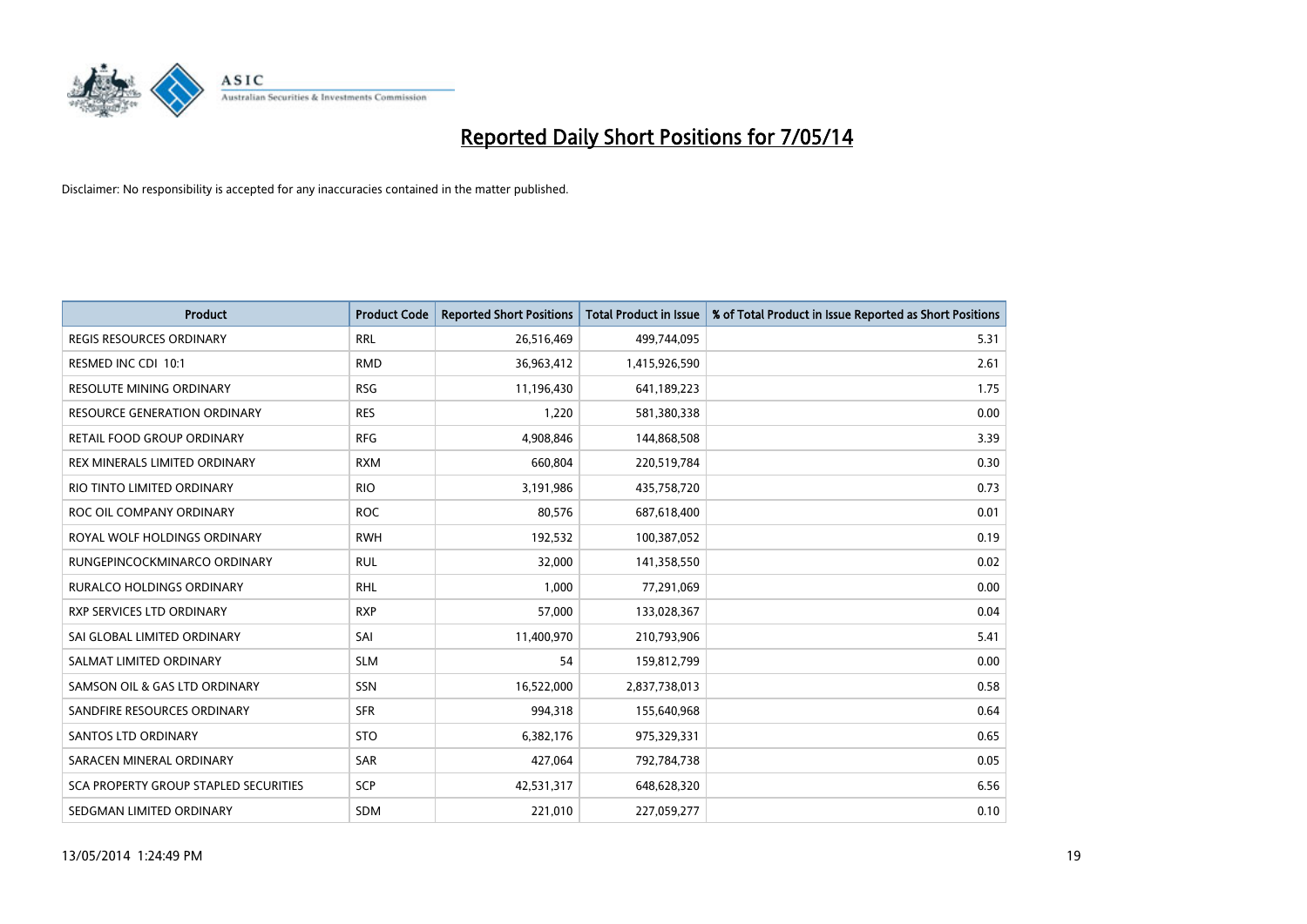

| <b>Product</b>                           | <b>Product Code</b> | <b>Reported Short Positions</b> | <b>Total Product in Issue</b> | % of Total Product in Issue Reported as Short Positions |
|------------------------------------------|---------------------|---------------------------------|-------------------------------|---------------------------------------------------------|
| SEEK LIMITED ORDINARY                    | <b>SEK</b>          | 10,078,356                      | 340,384,875                   | 2.96                                                    |
| SELECT HARVESTS ORDINARY                 | <b>SHV</b>          | 28,151                          | 57,815,720                    | 0.05                                                    |
| SENEX ENERGY LIMITED ORDINARY            | <b>SXY</b>          | 8,422,604                       | 1,145,058,917                 | 0.74                                                    |
| SERVCORP LIMITED ORDINARY                | SRV                 | 37,129                          | 98,432,275                    | 0.04                                                    |
| SERVICE STREAM ORDINARY                  | SSM                 | 30                              | 386,389,873                   | 0.00                                                    |
| SEVEN GROUP HOLDINGS ORDINARY            | <b>SVW</b>          | 422,401                         | 306,285,823                   | 0.14                                                    |
| SEVEN WEST MEDIA LTD ORDINARY            | SWM                 | 2,644,634                       | 999,160,872                   | 0.26                                                    |
| SG FLEET GROUP LTD ORDINARY              | SGF                 | 218,146                         | 242,691,826                   | 0.09                                                    |
| SIGMA PHARMACEUTICAL ORDINARY            | <b>SIP</b>          | 10,675,773                      | 1,125,026,719                 | 0.95                                                    |
| SILEX SYSTEMS ORDINARY                   | <b>SLX</b>          | 2,895,658                       | 170,367,734                   | 1.70                                                    |
| SILVER CHEF LIMITED ORDINARY             | <b>SIV</b>          | 123,557                         | 29,333,629                    | 0.42                                                    |
| SILVER LAKE RESOURCE ORDINARY            | <b>SLR</b>          | 25,068,969                      | 503,233,971                   | 4.98                                                    |
| SIMS METAL MGMT LTD ORDINARY             | SGM                 | 12,273,208                      | 204,468,597                   | 6.00                                                    |
| SINGAPORE TELECOMM. CHESS DEPOSITARY INT | SGT                 | 11,168,107                      | 149,099,508                   | 7.49                                                    |
| SINO GAS ENERGY ORDINARY                 | <b>SEH</b>          | 2,249,865                       | 1,530,457,040                 | 0.15                                                    |
| SIRIUS RESOURCES NL ORDINARY             | <b>SIR</b>          | 12,029,358                      | 261,980,167                   | 4.59                                                    |
| SIRTEX MEDICAL ORDINARY                  | <b>SRX</b>          | 34,940                          | 56,108,439                    | 0.06                                                    |
| SKILLED GROUP LTD ORDINARY               | <b>SKE</b>          | 1,885,086                       | 235,254,496                   | 0.80                                                    |
| <b>SKY NETWORK ORDINARY</b>              | <b>SKT</b>          | 70,091                          | 389,139,785                   | 0.02                                                    |
| SKYCITY ENT GRP LTD ORDINARY             | <b>SKC</b>          | 225,196                         | 582,088,094                   | 0.04                                                    |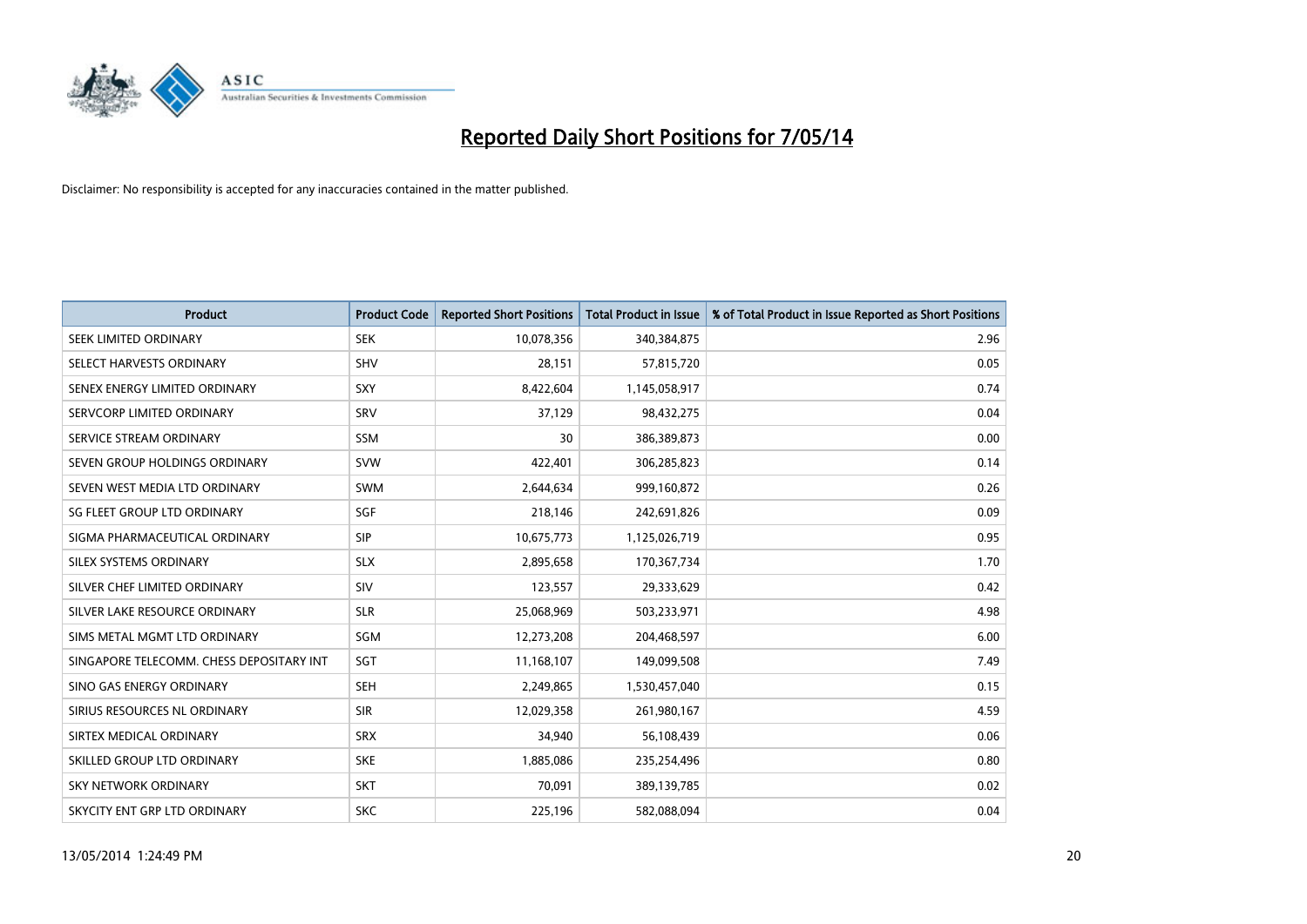

| <b>Product</b>                           | <b>Product Code</b> | <b>Reported Short Positions</b> | <b>Total Product in Issue</b> | % of Total Product in Issue Reported as Short Positions |
|------------------------------------------|---------------------|---------------------------------|-------------------------------|---------------------------------------------------------|
| <b>SLATER &amp; GORDON ORDINARY</b>      | SGH                 | 5,878,400                       | 204,338,625                   | 2.88                                                    |
| SMS MANAGEMENT. ORDINARY                 | <b>SMX</b>          | 2,128,318                       | 70,099,763                    | 3.04                                                    |
| SONIC HEALTHCARE ORDINARY                | <b>SHL</b>          | 3,490,266                       | 400,811,556                   | 0.87                                                    |
| SOUL PATTINSON (W.H) ORDINARY            | <b>SOL</b>          | 615                             | 239,395,320                   | 0.00                                                    |
| SOUTH BOULDER MINES ORDINARY             | <b>STB</b>          | 1                               | 128,977,826                   | 0.00                                                    |
| SP AUSNET STAPLED SECURITIES             | <b>SPN</b>          | 59,487,734                      | 3,386,607,080                 | 1.76                                                    |
| SPARK INFRASTRUCTURE STAPLED US PROHIBT. | SKI                 | 38,184,710                      | 1,326,734,264                 | 2.88                                                    |
| SPDR 200 FUND ETF UNITS                  | <b>STW</b>          | 89,361                          | 45,026,368                    | 0.20                                                    |
| SPDR 200 RESOURCES ETF UNITS             | <b>OZR</b>          | 188                             | 1,601,962                     | 0.01                                                    |
| SPDR SMALL ORDS ETF UNITS                | SSO                 | 122,776                         | 801,304                       | 15.32                                                   |
| SPECIALTY FASHION ORDINARY               | <b>SFH</b>          | 1,229                           | 192,236,121                   | 0.00                                                    |
| ST BARBARA LIMITED ORDINARY              | <b>SBM</b>          | 28,756,539                      | 488,074,077                   | 5.89                                                    |
| STARPHARMA HOLDINGS ORDINARY             | <b>SPL</b>          | 15,498,035                      | 284,664,680                   | 5.44                                                    |
| STEADFAST GROUP LTD ORDINARY             | SDF                 | 1,933,505                       | 501,638,307                   | 0.39                                                    |
| STH CRS ELECT ENGNR ORDINARY             | <b>SXE</b>          | 19,573                          | 161,523,130                   | 0.01                                                    |
| STHN CROSS MEDIA ORDINARY                | <b>SXL</b>          | 15,722,021                      | 705,246,986                   | 2.23                                                    |
| STOCKLAND UNITS/ORD STAPLED              | SGP                 | 15,839,762                      | 2,326,978,560                 | 0.68                                                    |
| STRAITS RES LTD. ORDINARY                | SRQ                 | 28,747                          | 1,217,730,293                 | 0.00                                                    |
| STW COMMUNICATIONS ORDINARY              | SGN                 | 1,130,855                       | 403,828,512                   | 0.28                                                    |
| SUNCORP GROUP LTD ORDINARY               | <b>SUN</b>          | 10,741,585                      | 1,286,600,980                 | 0.83                                                    |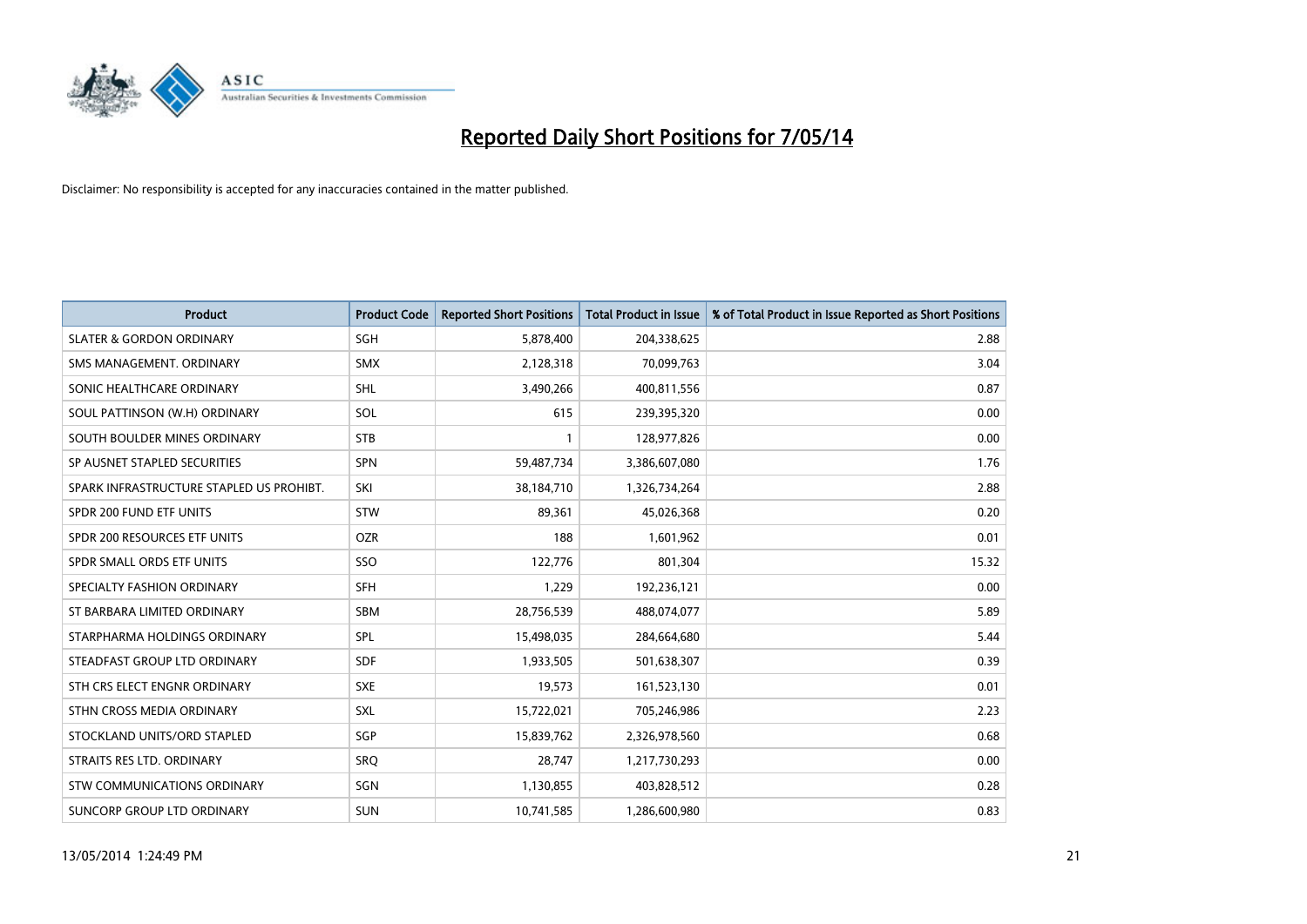

| <b>Product</b>                       | <b>Product Code</b> | <b>Reported Short Positions</b> | <b>Total Product in Issue</b> | % of Total Product in Issue Reported as Short Positions |
|--------------------------------------|---------------------|---------------------------------|-------------------------------|---------------------------------------------------------|
| SUNDANCE ENERGY ORDINARY             | <b>SEA</b>          | 11,909,152                      | 547,384,195                   | 2.18                                                    |
| SUNDANCE RESOURCES ORDINARY          | <b>SDL</b>          | 86,757,455                      | 3,079,369,367                 | 2.82                                                    |
| SUNLAND GROUP LTD ORDINARY           | <b>SDG</b>          | 108,693                         | 181,710,087                   | 0.06                                                    |
| SUPER RET REP LTD ORDINARY           | SUL                 | 3,912,503                       | 196,731,620                   | 1.99                                                    |
| SYD AIRPORT STAPLED US PROHIBIT.     | <b>SYD</b>          | 14,785,885                      | 2,216,216,041                 | 0.67                                                    |
| SYRAH RESOURCES ORDINARY             | <b>SYR</b>          | 5,735,334                       | 162,475,614                   | 3.53                                                    |
| <b>TABCORP HOLDINGS LTD ORDINARY</b> | TAH                 | 17,303,630                      | 762,954,019                   | 2.27                                                    |
| TANAMI GOLD NL ORDINARY              | <b>TAM</b>          | $\mathbf{1}$                    | 1,175,097,046                 | 0.00                                                    |
| TAP OIL LIMITED ORDINARY             | <b>TAP</b>          | 34,591                          | 242,237,221                   | 0.01                                                    |
| TASSAL GROUP LIMITED ORDINARY        | <b>TGR</b>          | 95,805                          | 146,507,029                   | 0.07                                                    |
| TATTS GROUP LTD ORDINARY             | <b>TTS</b>          | 11,522,289                      | 1,434,447,341                 | 0.80                                                    |
| <b>TECHNOLOGY ONE ORDINARY</b>       | <b>TNE</b>          | 305,897                         | 307,751,455                   | 0.10                                                    |
| TELECOM CORPORATION ORDINARY         | <b>TEL</b>          | 8,606,522                       | 1,828,530,844                 | 0.47                                                    |
| TELSTRA CORPORATION, ORDINARY        | <b>TLS</b>          | 21,146,550                      | 12,443,074,357                | 0.17                                                    |
| TEN NETWORK HOLDINGS ORDINARY        | <b>TEN</b>          | 162,361,583                     | 2,630,984,596                 | 6.17                                                    |
| TERANGA GOLD CORP CDI 1:1            | <b>TGZ</b>          | 227,643                         | 101,778,769                   | 0.22                                                    |
| TFS CORPORATION LTD ORDINARY         | <b>TFC</b>          | 866,416                         | 282,157,408                   | 0.31                                                    |
| THE REJECT SHOP ORDINARY             | <b>TRS</b>          | 2,875,628                       | 28,826,248                    | 9.98                                                    |
| TIGER RESOURCES ORDINARY             | <b>TGS</b>          | 623,628                         | 838,897,617                   | 0.07                                                    |
| TITAN ENERGY SERVICE ORDINARY        | <b>TTN</b>          | 1,366                           | 49,021,963                    | 0.00                                                    |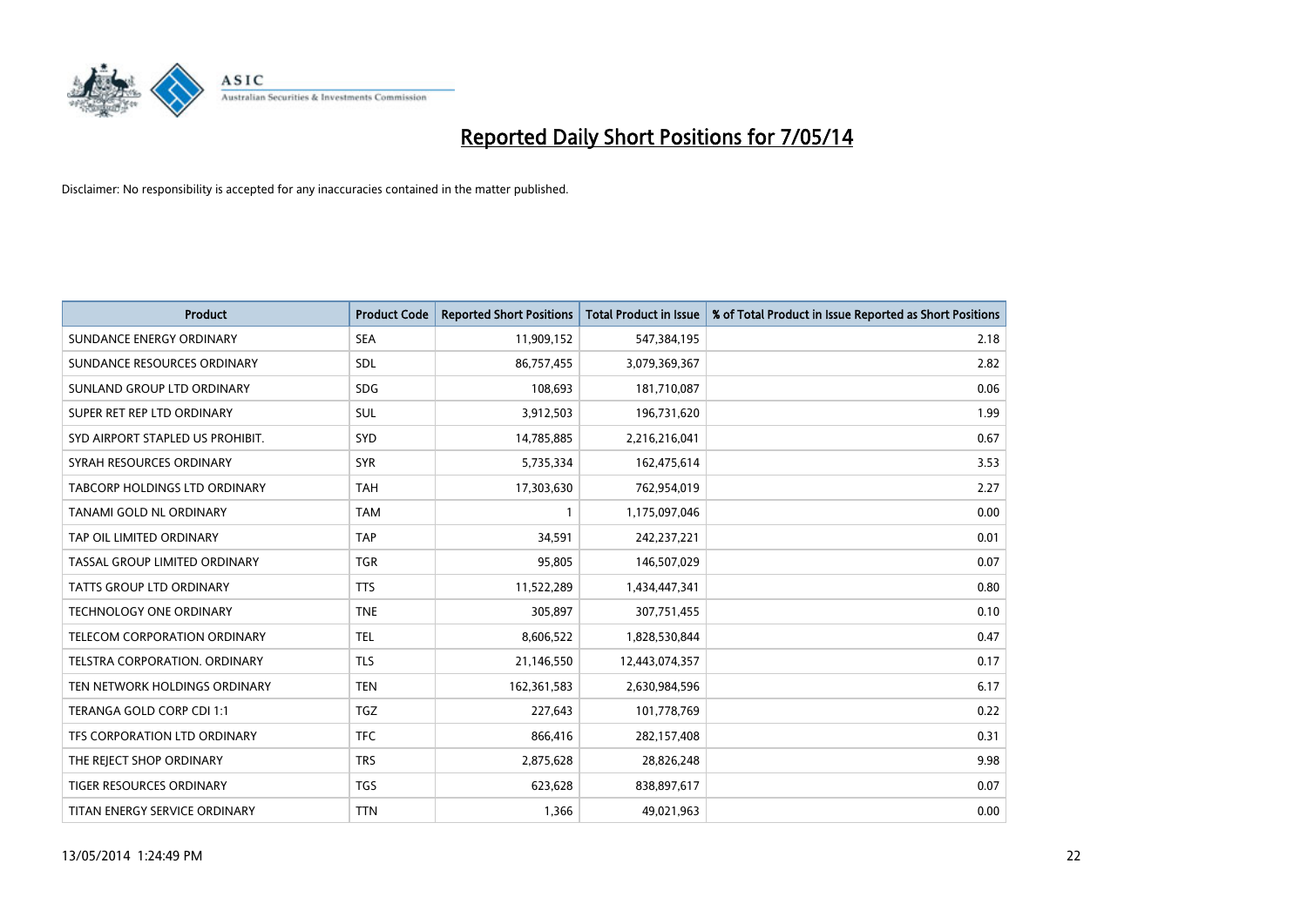

| <b>Product</b>                        | <b>Product Code</b> | <b>Reported Short Positions</b> | <b>Total Product in Issue</b> | % of Total Product in Issue Reported as Short Positions |
|---------------------------------------|---------------------|---------------------------------|-------------------------------|---------------------------------------------------------|
| TOLL HOLDINGS LTD ORDINARY            | <b>TOL</b>          | 31,586,883                      | 717,133,875                   | 4.40                                                    |
| TOX FREE SOLUTIONS ORDINARY           | <b>TOX</b>          | 3,007,590                       | 133,252,359                   | 2.26                                                    |
| TPG TELECOM LIMITED ORDINARY          | <b>TPM</b>          | 7,982,635                       | 793,808,141                   | 1.01                                                    |
| <b>TRADE ME GROUP ORDINARY</b>        | <b>TME</b>          | 1,503,272                       | 396,548,005                   | 0.38                                                    |
| <b>TRANSFIELD SERVICES ORDINARY</b>   | <b>TSE</b>          | 40,063,922                      | 512,457,716                   | 7.82                                                    |
| TRANSPACIFIC INDUST, ORDINARY         | <b>TPI</b>          | 14,612,730                      | 1,578,786,704                 | 0.93                                                    |
| TRANSURBAN GROUP TRIPLE STAPLED SEC.  | <b>TCL</b>          | 7,075,361                       | 1,491,855,200                 | 0.47                                                    |
| TREASURY GROUP ORDINARY               | <b>TRG</b>          | 15,682                          | 23,070,755                    | 0.07                                                    |
| TREASURY WINE ESTATE ORDINARY         | <b>TWE</b>          | 53,961,788                      | 648,937,948                   | 8.32                                                    |
| TROY RESOURCES LTD ORDINARY           | <b>TRY</b>          | 2,949,915                       | 195,034,997                   | 1.51                                                    |
| TWENTY-FIRST FOX INC A NON-VOTING CDI | <b>FOXLV</b>        | 843,865                         | 4,437,262                     | 19.02                                                   |
| TWENTY-FIRST FOX INC B VOTING CDI     | <b>FOX</b>          | 17,243                          | 135,666,441                   | 0.01                                                    |
| <b>UGL LIMITED ORDINARY</b>           | UGL                 | 18,027,188                      | 166,511,240                   | 10.83                                                   |
| UNILIFE CORPORATION CDI 6:1           | <b>UNS</b>          | 129,774                         | 259,710,264                   | 0.05                                                    |
| US MASTERS RES FUND ORDINARY UNITS    | <b>URF</b>          | 27                              | 263,972,915                   | 0.00                                                    |
| UXC LIMITED ORDINARY                  | <b>UXC</b>          | 3,249,097                       | 321,271,353                   | 1.01                                                    |
| VEDA GROUP LTD ORDINARY               | <b>VED</b>          | 6,574,026                       | 842,055,406                   | 0.78                                                    |
| <b>VILLAGE ROADSHOW LTD ORDINARY</b>  | <b>VRL</b>          | 1,650,564                       | 159,498,988                   | 1.03                                                    |
| VIRGIN AUS HLDG LTD ORDINARY          | <b>VAH</b>          | 53,464,716                      | 3,514,825,734                 | 1.52                                                    |
| <b>VIRTUS HEALTH LTD ORDINARY</b>     | <b>VRT</b>          | 3,290,110                       | 79,722,678                    | 4.13                                                    |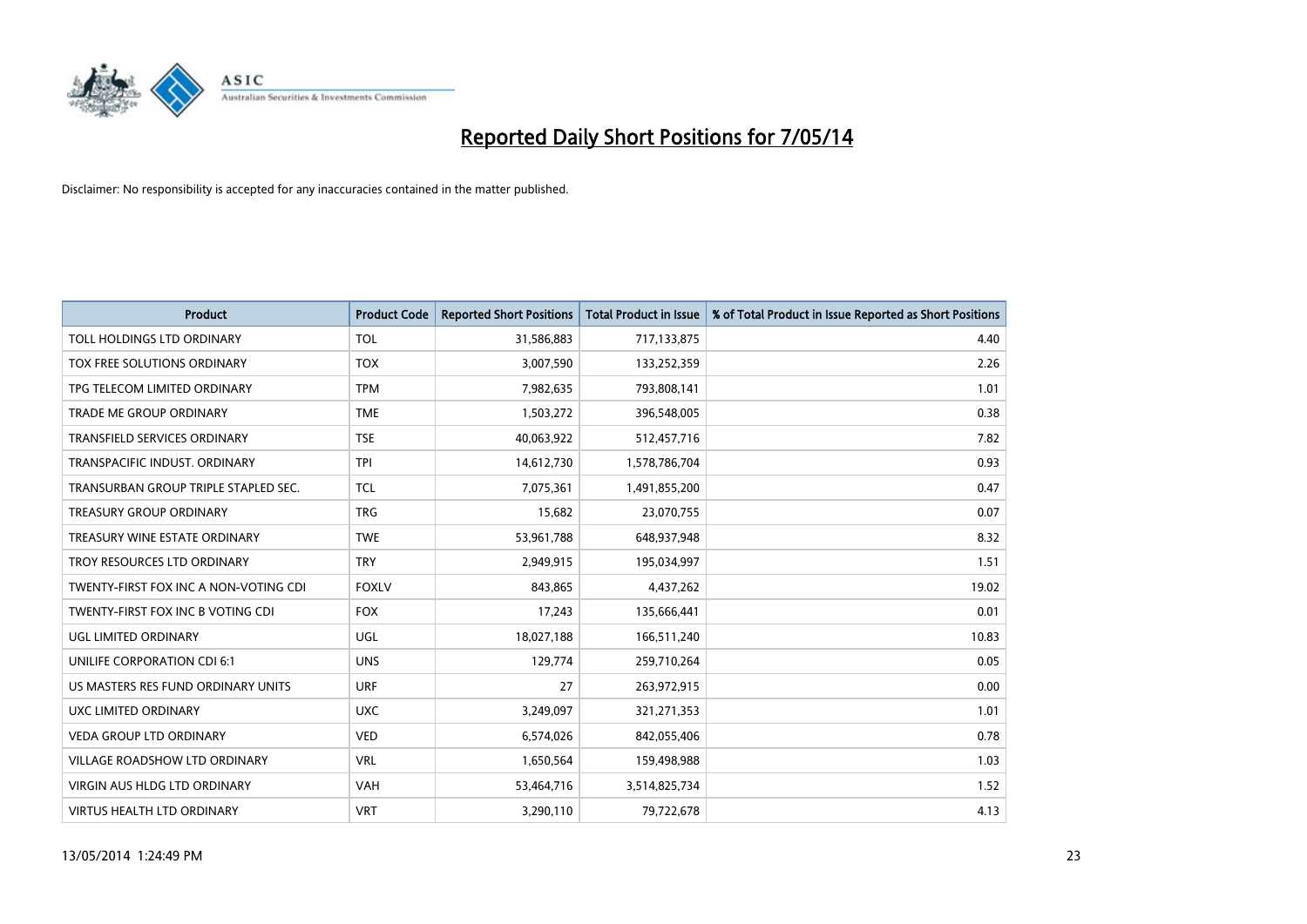

| <b>Product</b>                       | <b>Product Code</b> | <b>Reported Short Positions</b> | <b>Total Product in Issue</b> | % of Total Product in Issue Reported as Short Positions |
|--------------------------------------|---------------------|---------------------------------|-------------------------------|---------------------------------------------------------|
| VISION EYE INSTITUTE ORDINARY        | <b>VEI</b>          | 183,493                         | 161,017,230                   | 0.11                                                    |
| <b>VOCATION LTD ORDINARY</b>         | <b>VET</b>          | 12,167,554                      | 200,000,000                   | 6.08                                                    |
| <b>VOCUS COMMS LTD ORDINARY</b>      | <b>VOC</b>          | 565,444                         | 92,834,500                    | 0.61                                                    |
| WATPAC LIMITED ORDINARY              | <b>WTP</b>          | 3,929                           | 186,489,922                   | 0.00                                                    |
| WEBIET LIMITED ORDINARY              | <b>WEB</b>          | 2,555,502                       | 79,397,959                    | 3.22                                                    |
| <b>WESFARMERS LIMITED ORDINARY</b>   | <b>WES</b>          | 6,467,376                       | 1,143,274,951                 | 0.57                                                    |
| WESTERN AREAS LTD ORDINARY           | <b>WSA</b>          | 19,920,077                      | 232,310,014                   | 8.57                                                    |
| WESTERN DESERT RES. ORDINARY         | <b>WDR</b>          | 5,418,531                       | 620,049,919                   | 0.87                                                    |
| WESTFIELD GROUP ORD/UNIT STAPLED SEC | <b>WDC</b>          | 4,898,833                       | 2,113,501,814                 | 0.23                                                    |
| WESTFIELD RETAIL TST UNIT STAPLED    | <b>WRT</b>          | 15,295,157                      | 2,979,214,029                 | 0.51                                                    |
| WESTPAC BANKING CORP ORDINARY        | <b>WBC</b>          | 23,323,160                      | 3,109,048,309                 | 0.75                                                    |
| WHITE ENERGY COMPANY ORDINARY        | <b>WEC</b>          | 40,000                          | 322,974,494                   | 0.01                                                    |
| WHITEHAVEN COAL ORDINARY             | <b>WHC</b>          | 64,351,190                      | 1,025,692,710                 | 6.27                                                    |
| WINDIMURRA VANADIUM ORDINARY         | <b>WVL</b>          | 20,461                          | 19,284,366                    | 0.11                                                    |
| WOODSIDE PETROLEUM ORDINARY          | <b>WPL</b>          | 7,551,389                       | 823,910,657                   | 0.92                                                    |
| WOOLWORTHS LIMITED ORDINARY          | <b>WOW</b>          | 6,983,684                       | 1,254,687,554                 | 0.56                                                    |
| WORLEYPARSONS LTD ORDINARY           | <b>WOR</b>          | 4,898,663                       | 243,480,720                   | 2.01                                                    |
| WOTIF.COM HOLDINGS ORDINARY          | <b>WTF</b>          | 10,451,956                      | 211,736,244                   | 4.94                                                    |
| <b>XERO LTD ORDINARY</b>             | <b>XRO</b>          | 25,000                          | 127,610,312                   | 0.02                                                    |
| YANCOAL AUST LTD ORDINARY            | YAL                 | 368                             | 994,216,659                   | 0.00                                                    |